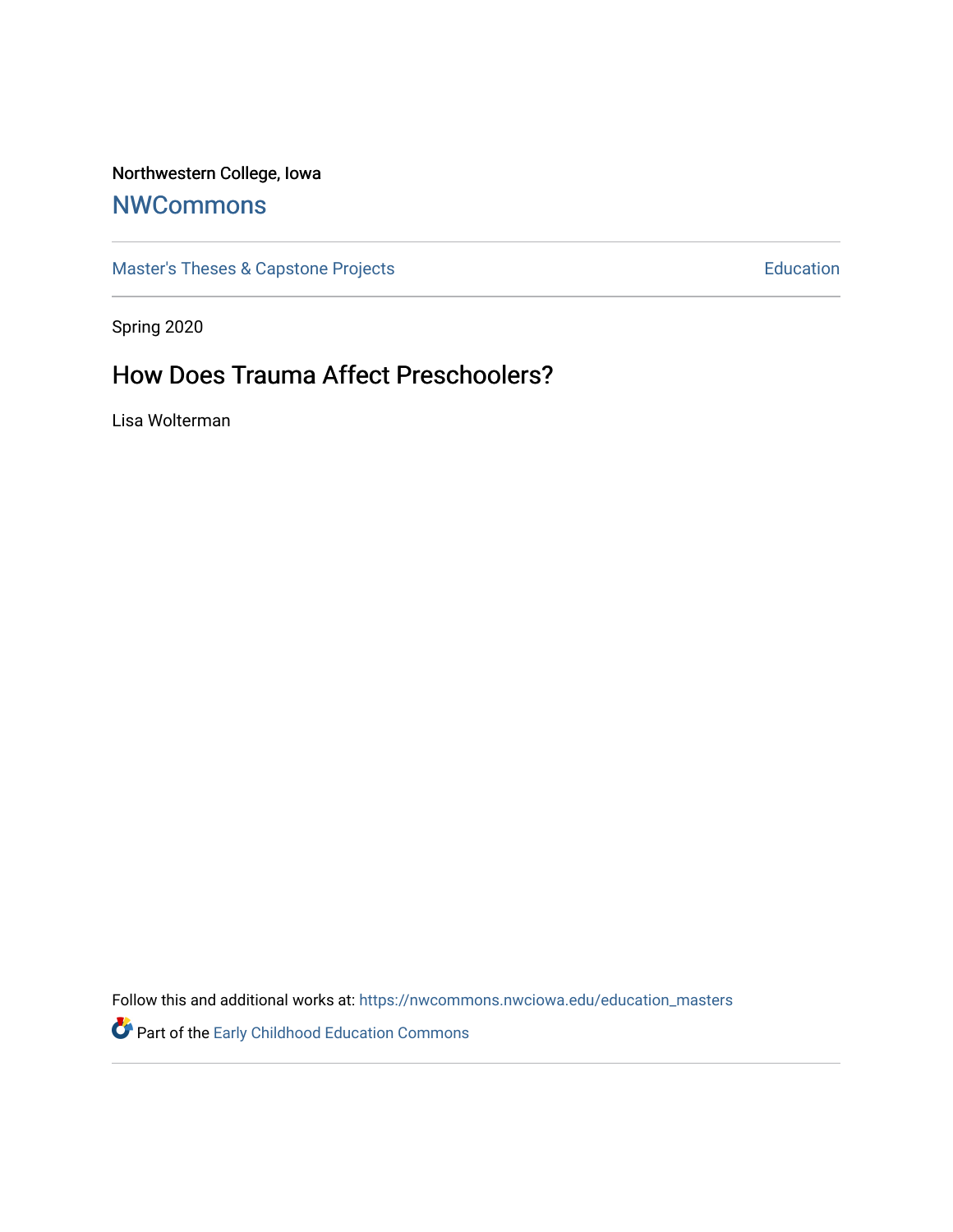How Does Trauma Affect Preschoolers?

Lisa Wolterman

Northwestern College

A Literature Review Presented

in Partial Fulfillment of the Requirements

For the Degree of Master of Education

April 19, 2020

Dr. Ashley Nashleanas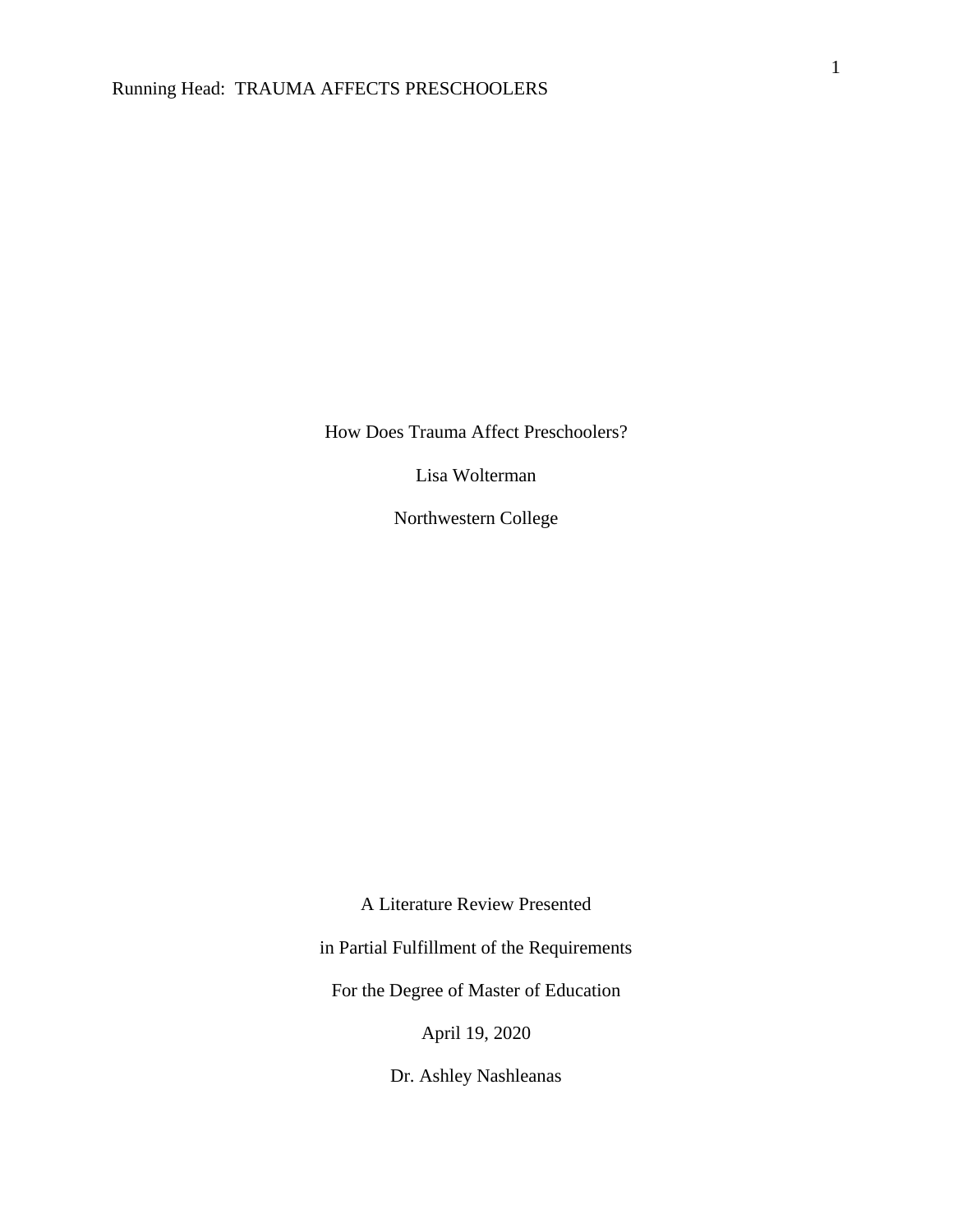## Table of Contents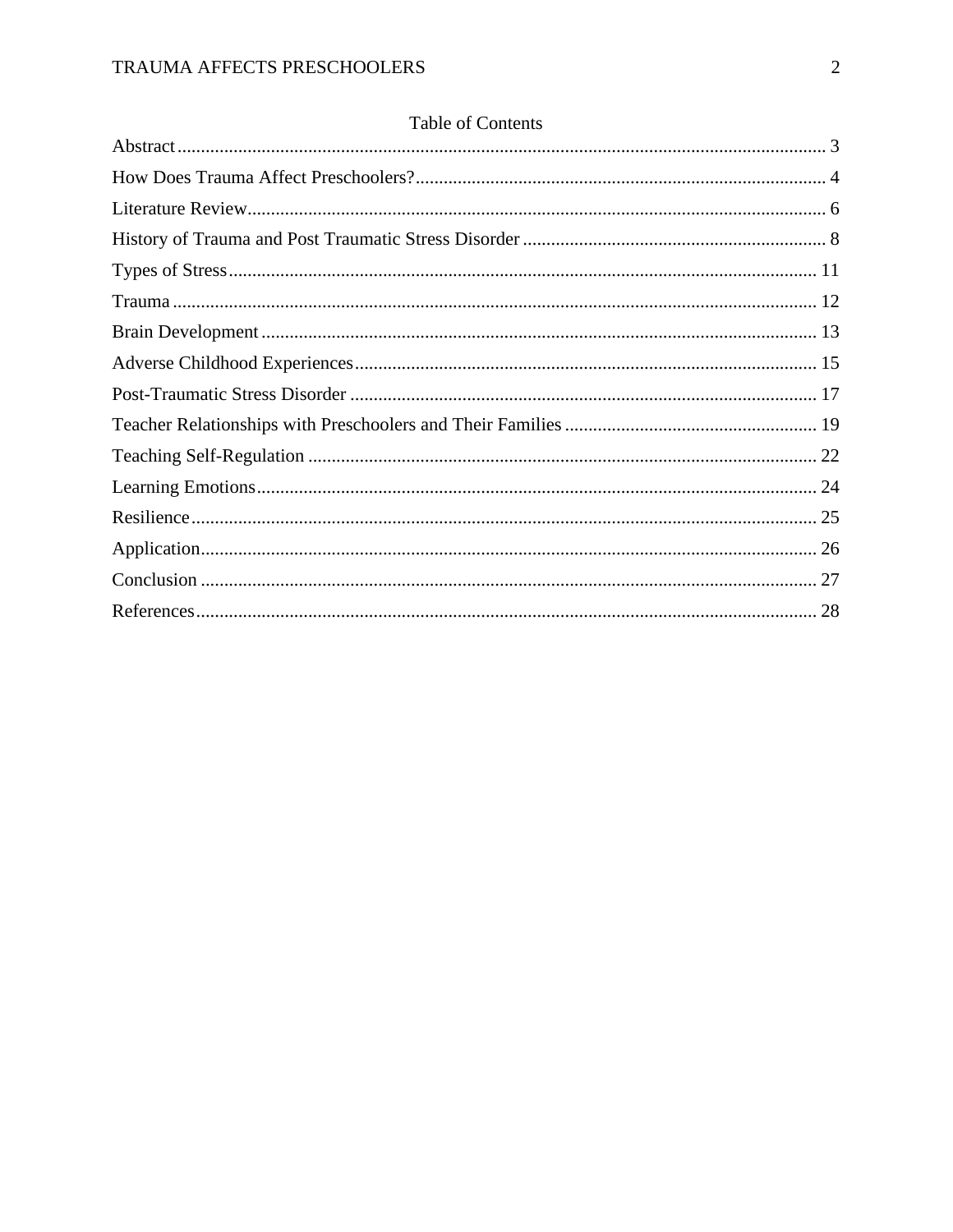## Abstract

<span id="page-3-0"></span>This literature review discusses the need for teachers to be aware of trauma-affected students that may be in their classrooms. History shows us that trauma is not a new topic. In the last few years more research is being completed to help us understand what these students are thinking and feeling. Teachers are a key piece to helping trauma-affected students. This review provides some strategies for working with trauma-affected students. What is known is that with help, traumaaffected students can learn and grow when given the chance.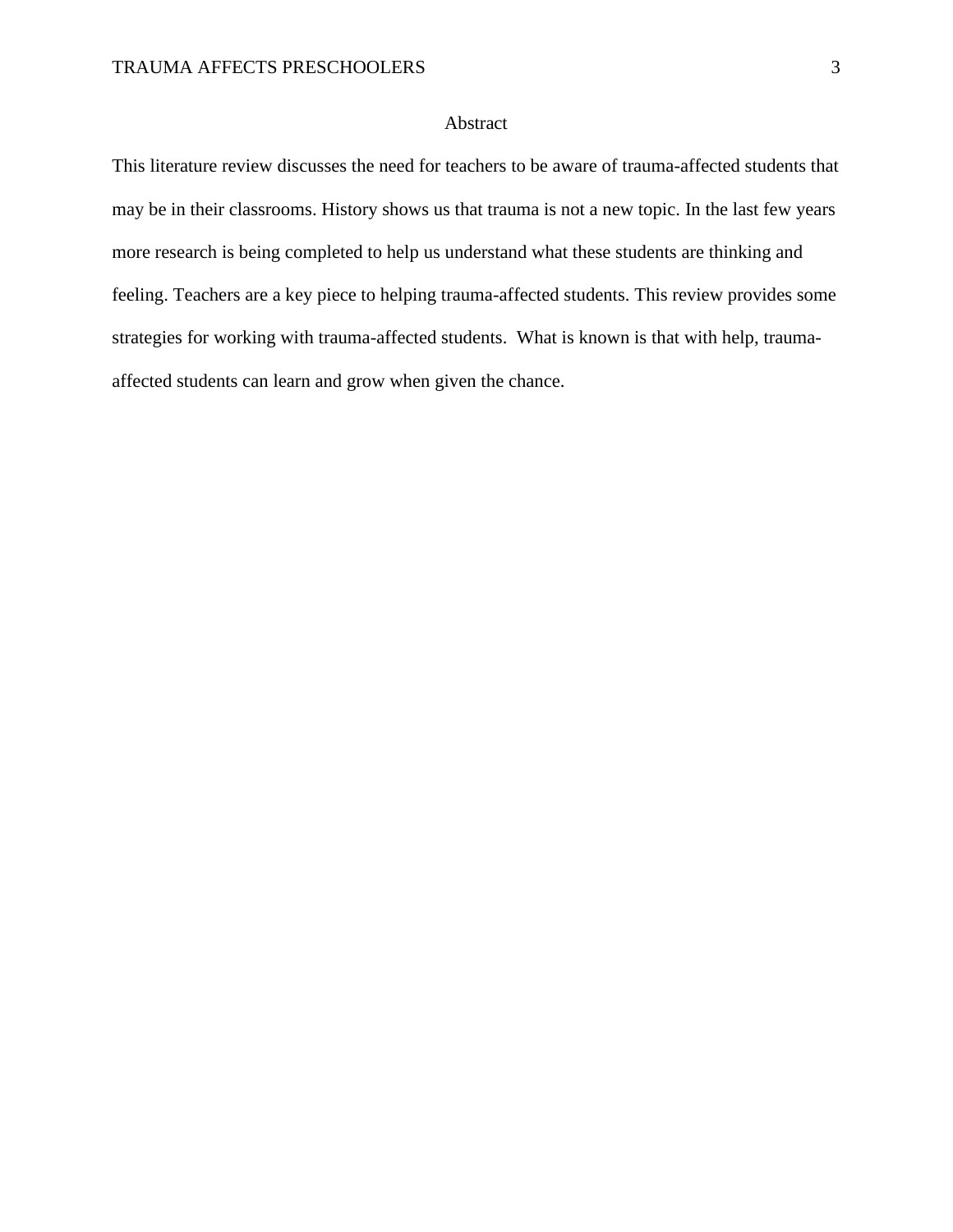## How Does Trauma Affect Preschoolers?

<span id="page-4-0"></span>Young students walk into preschool classrooms every day. Teachers do not know what their students have been through since they have last seen them. What teachers do know is what is reported by Cummings, Addante, Swindell, & Meadan (2017): by age three, potentially traumatic events have occurred to about one in four children. These traumatic events can be anything from viewing domestic violence to being physically abused or even living through a natural disaster like a hurricane. Teachers also learn that children ages two to five years old are witnessing violence. Of these young children, 15.8% are known to have seen family assault, 9.0% are known to have seen assault in their community, and 21.2 % are known to have seen some form of violence according to the national survey (David, LeBlanc, & Self-Brown, 2015). Endlow, Egeland, Blood, Wright, & Wright (2012) tell us that birth to four-year-olds are the most vulnerable because of their inability to remove themselves from the violence. Between 3- 10 million children witness violence at home. Proven child abuse cases are numbered at approximately 750,000 each year in the United States.

The biggest struggle teachers face is not being aware of the trauma and its impact. Preschool teachers need to accept that their students could be facing trauma at home or in the community. Teachers also need to realize that those same children have no control of that situation and need to be helped to learn how to deal with it (Cummings, Addante, Swindell,  $\&$ Meadan, 2017). De Young, Kenardy, & Cobham (2011) add that because youth are not in the position to protect themselves from their own caregivers, they run a high risk of being traumatized. The teachers may be one of the primary caregivers that give their young students a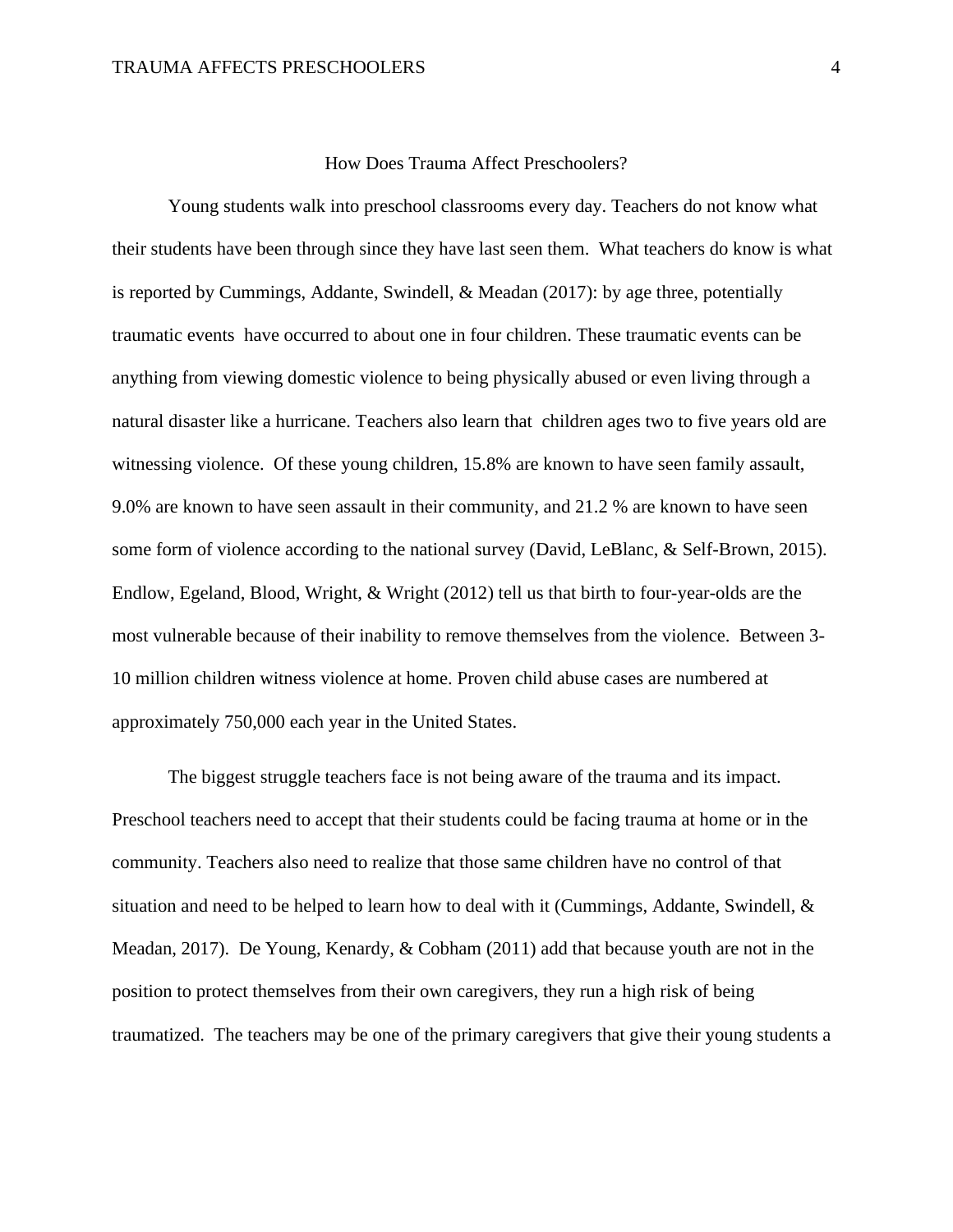protective shield. In some situations, a student's only safe place may be the classroom, a protective factor for the child (Sciaraffa, Zeanah, & Zeanah, 2018).

Teachers struggle to deal with these visible and invisible problems their students face. Sometimes teachers can tell by their students' actions how they are feeling, but many days teachers need the students to verbalize what they are feeling. However, due to the developmental age, preschoolers may not have the words to say what is on their minds. Some of them withdraw inside themselves and do not say or do anything. On the opposite end of the spectrum, others act out their feelings in aggressive ways that put themselves and their classmates in physical danger (Brinnamen & Page, 2012).

Knowing that our students may need more help than what the teachers are able to give them makes getting them help as early in their lives as possible an important task. Teachers want to help their students become resilient (Feil, Walker, Severson, & Ball, 2000). What test could be given? The 10 Adverse Childhood Experiences (ACEs) questions could be given. These questions are more for research but can be asked as a screening tool; however, it is important to ask yourself what you plan to do with the information once you know the score.

This paper addresses the question, what is trauma to a preschooler? Different terms related to trauma are defined and discussed. Some of those terms are trauma, stress, ACEs, and PTSD. While these are just a few of the vocabulary linked with the trauma in our students' lives, they are words that every teacher should know and understand. This paper also recounts the history of trauma as a diagnosis. The history is important because we need to learn what has already happened in research to learn how to help the future generations of children.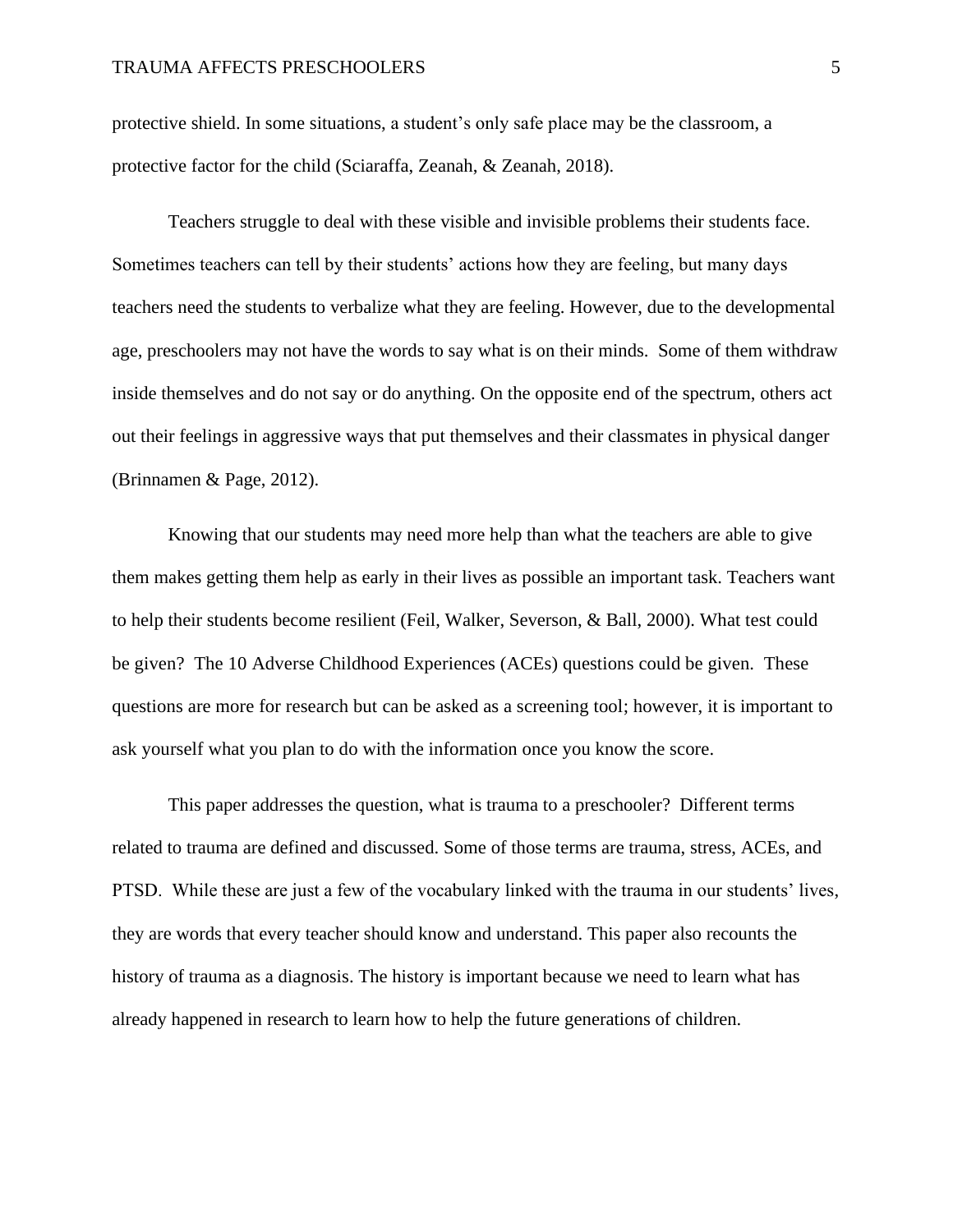This report provides strategies that may help teachers when working with their students. Those strategies are located in the Application Section of this report. Not every strategy is going to work with every child. Trauma and its damage affect each child differently. So, there is no one correct answer when dealing with trauma.

We know that our preschoolers are at risk for trauma. Chances are that some have already been affected or soon will be. Teachers need to be ready to know how to help their students if it has already happened or what to do when trauma occurs.

#### <span id="page-6-0"></span>**Literature Review**

Is children's trauma the same as adult trauma? No, preschoolers do not have the emotional background that adults have. Preschoolers need to learn a way to express themselves. If trauma-affected preschoolers do not have the same trauma as adults, can their problem be called Post-Traumatic Stress Disorder? Adult and children show different behaviors and emotions after a traumatic event (Armsworth & Holaday, 1993).

David, LaBlanc, & Self-Brown (2015) found that there is a lack of research concerning brain development and violence exposure. They went on to research if the connection between brain development and exposure to violence was true. The first purpose of this study was to investigate if school readiness is affected by violence around a preschooler. Another purpose is to check if having a routine makes a difference in school readiness. The third was to explore the moderating effect of child routines in the association (David, LaBlanc, & Self-Brown). They could find no research that addressed the connection between domestic and community violence and school readiness. They did find out that there was a connection between having a routine and preschoolers having school readiness skills.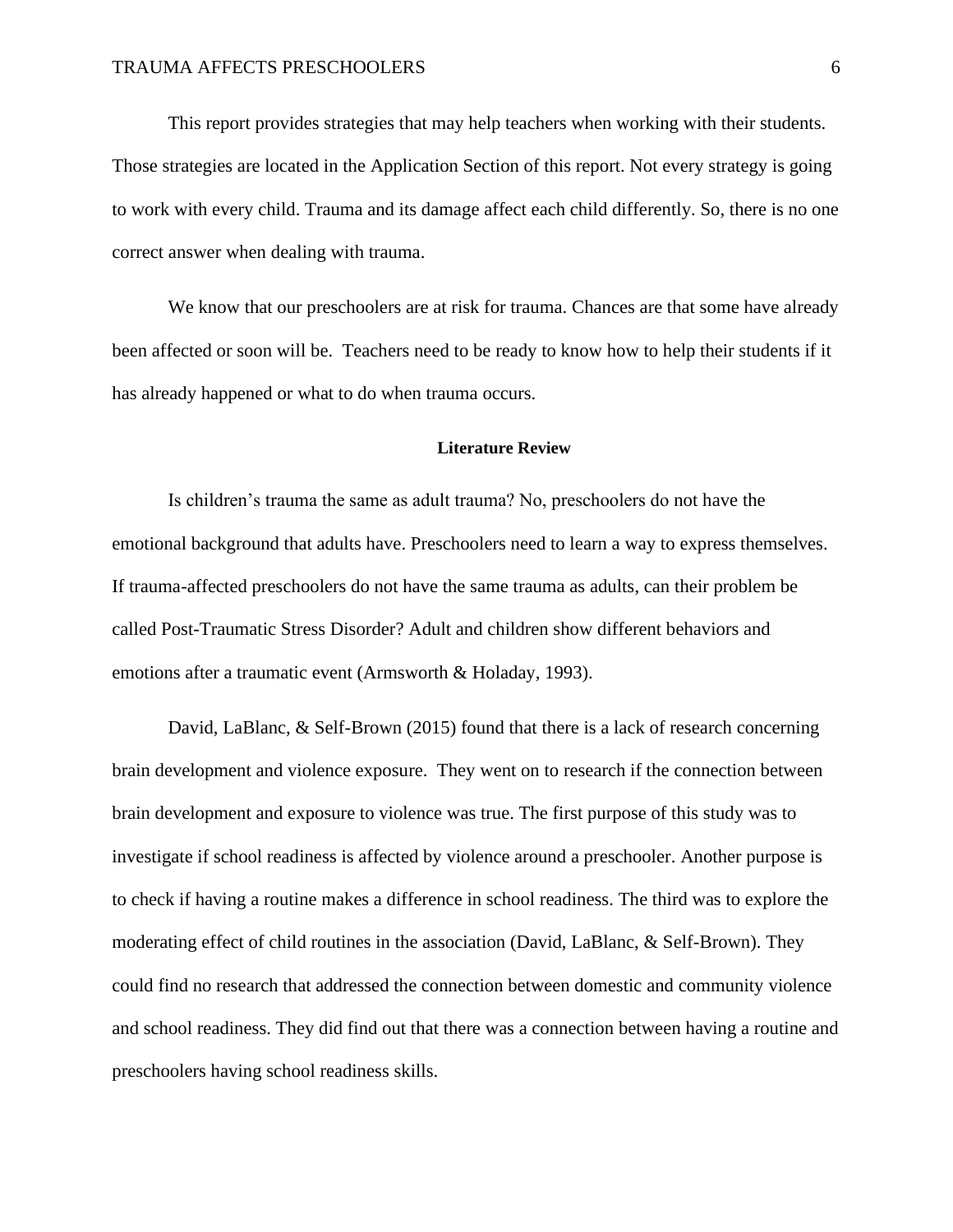The study had its limits. David, LeBlanc, and Self-Brown (2015) realized that people simply giving an oral report of their actions was not enough to compare whether the study was getting accurate data. They believed that the people in the study needed to be observed to see what was really happening. Observing would also make it easier to compare the routines and see if they overlapped in any way. Furthermore, researchers could differentiate between violence and exposure to violence and note how these experience affected getting students' readiness for school.

Armsworth & Holaday provided a historical perspective in a former article written in 1993. Initial research and theorizing concerned situation-specific responses, but more recent work has focused on the similarities in how students are affected by traumatic events. The sooner we can help children learn to deal with their traumatic situation, the better it will be for them. Teachers want to help lessen the effect trauma has on their students (Armsworth & Holaday, 1993). Teachers want the preschoolers to be as strong and healthy as possible.

Even in their time, Armsworth & Holaday (1993) could see a concern about trauma and children. Trauma research is being completed on adolescents and youth. However, much more needs to be done. In the past two decades more information is being learned about trauma, but there is still so much to learn. When more information has been gathered, then early intervention and prevention can be accomplished.

Whereas research has been done on preschoolers, there is more to do. We need to have a set plan in place to work with the negative effects that are present from past trauma (Loomis, 2018). Loomis also tells us that more research needs to be done on preparing schools to be aware of trauma. Schools need to be active in long-term effects and how to handle those effects within the school system. School systems also need to learn that educational play is vital to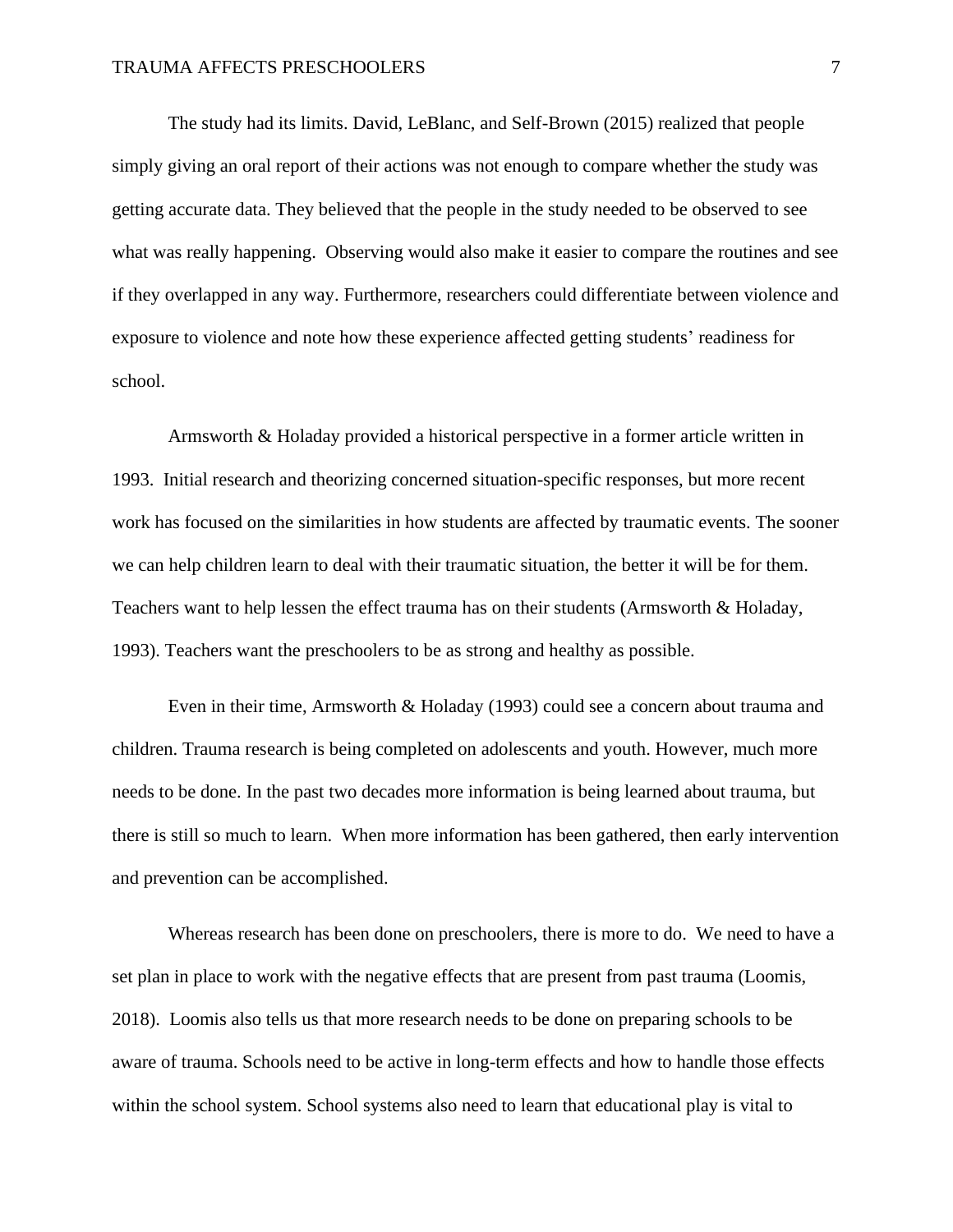preschoolers. It gives the preschoolers the opportunity to be children. Loomis also reported that trauma-affected children who went to quality preschools did better in coping with that trauma than their counterparts who did not have the quality preschool. According to Loomis, unfortunately, quality preschools are not available to all students, but especially students who were displaced from their homes.

Loomis's (2018) study of intervention and prevention of trauma dealt with welfare and non-welfare students. Children on welfare do not have as good a chance of going to a quality preschool as non-welfare preschoolers. So, the welfare children may not have the same type of support system and the same amount of quality school time as the non-welfare children to build up coping skills.

A third study reported in this paper was completed by Enlow, Egeland, Blood, Wright, & Wright in 2012. This is the first study to examine prospectively the impact of early interpersonal trauma (IPT)—abuse or witnessing of abuse of a mother. IPT affects a child from infancy to early school years. The effect needs to be monitored especially during the first years of life. IPT has lasting effects and importance in the growth of a child. These findings are similar to the findings of other studies. They show how vulnerable the brain and its circuitry are during early years of when trauma is involved.

#### **History of Trauma and Post Traumatic Stress Disorder**

<span id="page-8-0"></span>The history of trauma is an interesting one. Before the 1970s, people who had trouble with their emotions or wellbeing were thought to be from a vulnerable or an unbalanced family (Jones & Wessley, 2006). According to Anderson (2005) during the Civil War trauma was called the DaCosta Syndrome. Eventually trauma was considered hysteria (Van der Kolb, et al.,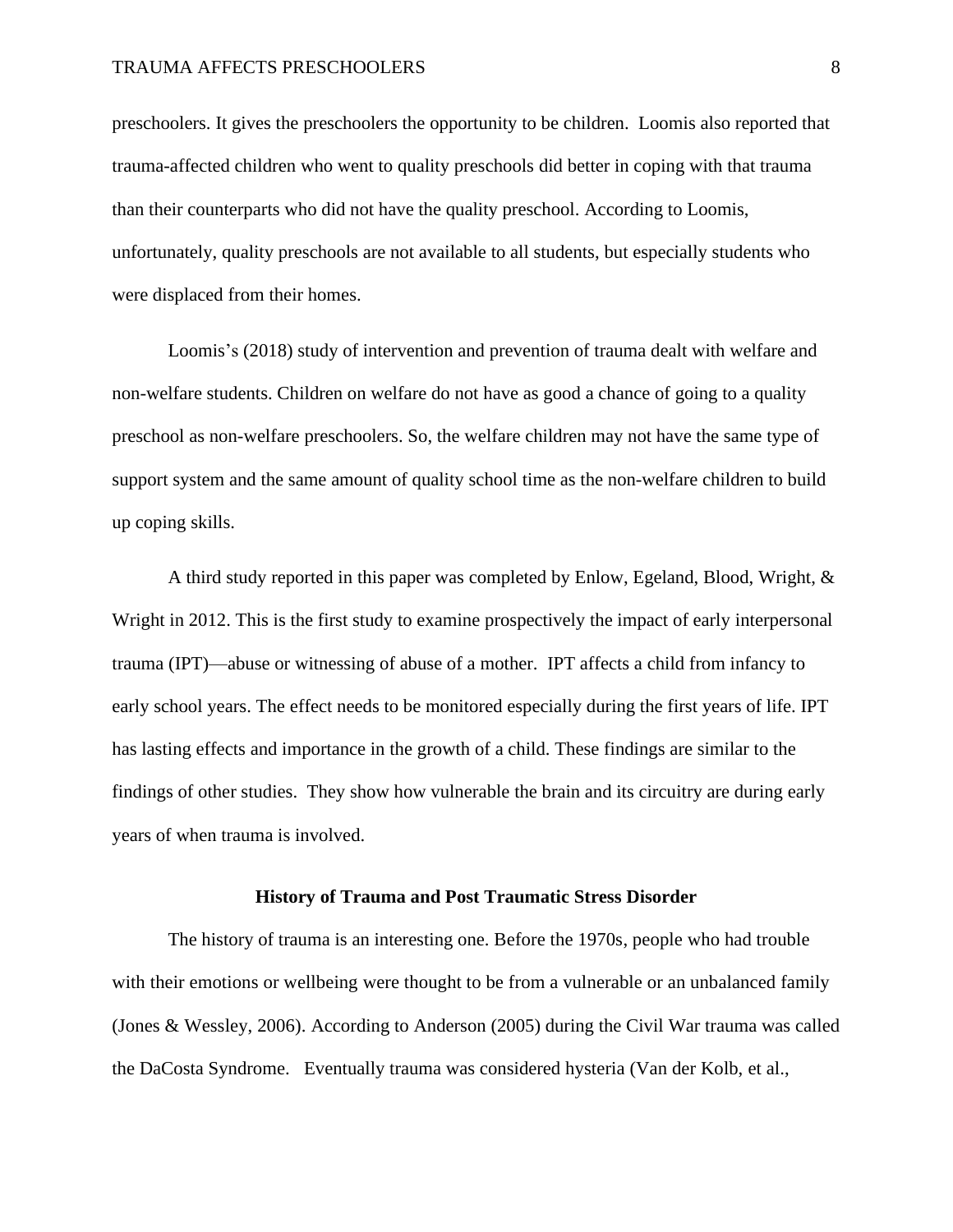1994). As time progressed, the belief of what trauma was has changed both in wording and in definition. During the First World War, having mostly civilian soldiers, who were unused to the emotional issues that came from trench warfare, led to what was called shell shock (Jones  $\&$ Wessley, 2006). Jones & Wessley conveyed that by 1916, "Not Yet Diagnosed, Nervous" was considered the diagnosis. By 1920, Jones & Wessley tell us that The Southborough Committee was to examine shell shock. They determined that trained soldiers were not affected by posttraumatic illness.

During World War II, the term exhaustion was used in place of shell shock. Exhaustion was used because it sounded less like a diagnosis. Doctors thought that rest and relaxation would lead to recovery (Jones & Wessley, 2006).

The US Army deployed specialist psychiatric teams during the Korean War. The first Diagnostic and Statistical Manual of Mental Disorders (DSM) was created. DSM-I, published during this conflict in 1952, contained the new category "gross stress reaction," though no functioning definition was provided (Jones & Wessley, 2006). This lack of a definition left a lot of interpretation open for the medical field.

Published in 1968, while the Vietnam War was in progress, DSM-II introduced the term transient situational disturbance. This included all acute reactions (even brief psychotic episode) to stressful exposures. Later in both the DSM-I and DSM-II, the equations used to compute the disorder stated that these reactions would not last indefinitely (Jones & Wessley, 2006).

In the medical field all diagnoses are given a code for identification, so any medical professional could read the code because they all had the same classification. Classified in DSM-III (1980), PTSD was originally termed Post Vietnam syndrome or delayed-stress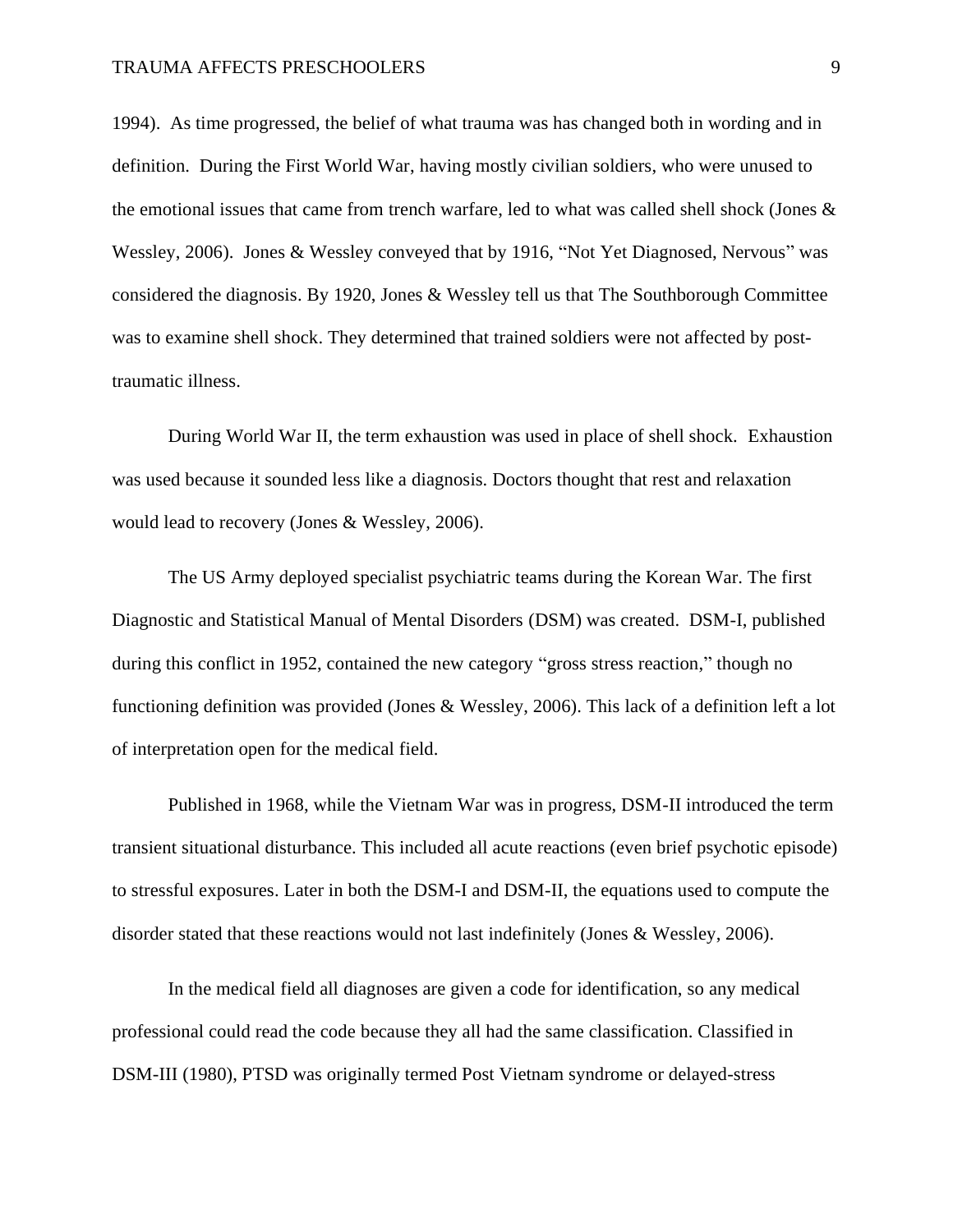syndrome, having first been identified in veterans who had returned to the United States after the Vietnam War (Jones & Wessley, 2006).

Even with 100 years of research the DSM is still attempting to make the diagnosis clearer. Traumatized patients consistently show that these patients challenge easy classification. The main symptom experienced is having experienced overwhelming terror (Van der Kolb et al., 1994).

According to Armsworth & Holaday (1993), large-scale disasters could cause a need for mental health providers to help the people involved. Disasters like the San Francisco earthquake and the Challenger Explosion from the past and from recent times events like 9-11 and Hurricane Katrina could be examples of large-scale disasters.

In 2005, it was decided that there was not a good way to label children because they do not fit all the categories of the adult DSM definition or statistics of PTSD. There needed to be a way to use some of the same definition, but make it fit a traumatized child. We learn that two subtypes were added for children with PTSD that are different from adult manifestations. The first is a change in behavior. These children can begin to have behavior issues. The second would be taking everything in internally but appearing to the outside world as not being in the present (Cummings, Addante, Swindle, & Meadan, 2017). DeYoung, Kenardy & Cobham (2011) reported that a new symptom, loss of formally attained developmental skills, was included in the avoidance cluster of the definition. A supplement of an entirely new collection of symptoms was created. These showed up as new separation anxiety, new aggression, and new fears. These additions opened some new doors for treatment of traumatized children. However, many children are being misdiagnosed with Attention Deficit Hyperactive Disorder (ADHD) or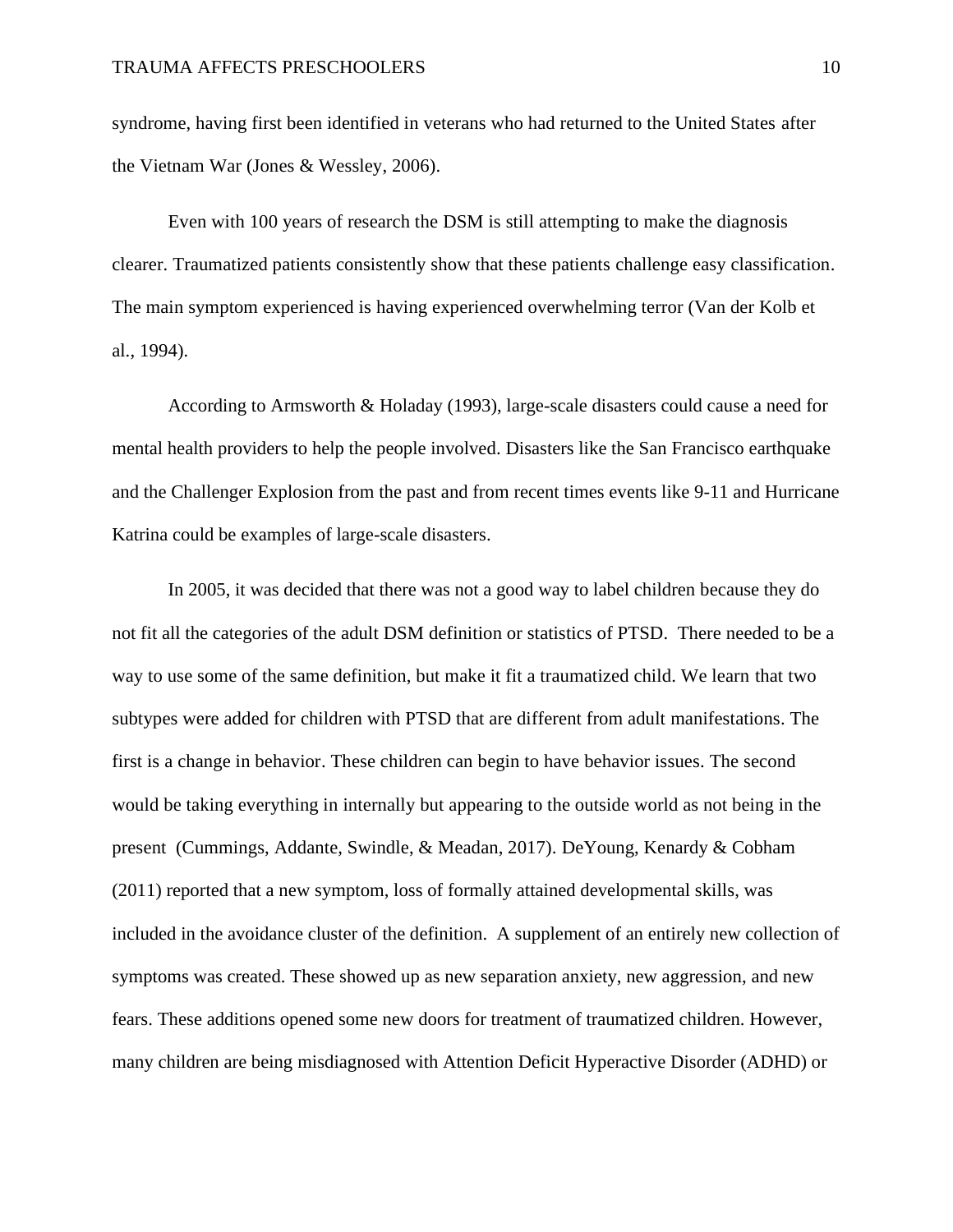Oppositional Defiant Disorder (ODD) instead of PTSD because ADHD and ODD mirror some of the same symptoms as PTSD (De Young, Kenardy, & Cobman).

## **Types of Stress**

<span id="page-11-0"></span>According to Sciaraffa, Zeanah, & Zeanah (2018) every person feels three types of stress. Positive stress is the type of stress that can easily overcome. It might cause a person's heart to race. This type of stress is common and help a child to build up little experiences, so that big experiences are not so traumatic (Sciaraffa, Zeanah, & Zeanah). An example of this type of stress is when small children cry when the parents leave them at daycare. After several days or weeks, the child is no longer crying because they realize that their parents will come to get them later.

Tolerable stress is the next level. It is stronger than positive stress and has the risk of later problems, but a caring, nurturing caregiver can lessen the traumatic effects (Sciaraffa, Zeanah, & Zeanah, 2018). Moving to a new house could be considered a tolerable stress. It upsets the child, but with parental help, the child will become used to the change and learn from it.

Toxic stress is the most damaging. The stress hormones are flowing continuously and do not stop even if a child is in a safe place (Sciaraffa, Zeanah, & Zeanah, 2018). Children who are homeless could fit under toxic stress. Children are possibly unsure when they will have a safe place to live again. They might also not know where their next meal is coming from. This situation puts children on constant alert wanting to know what will happen next.

Toxic stress being the worse of the three is what teachers need to help students work through. Enlow, Egeland, Blood, Wright, & Wright (2015) shared that at this important time when children's brains are developing, times of toxic stress have shown an increase in stress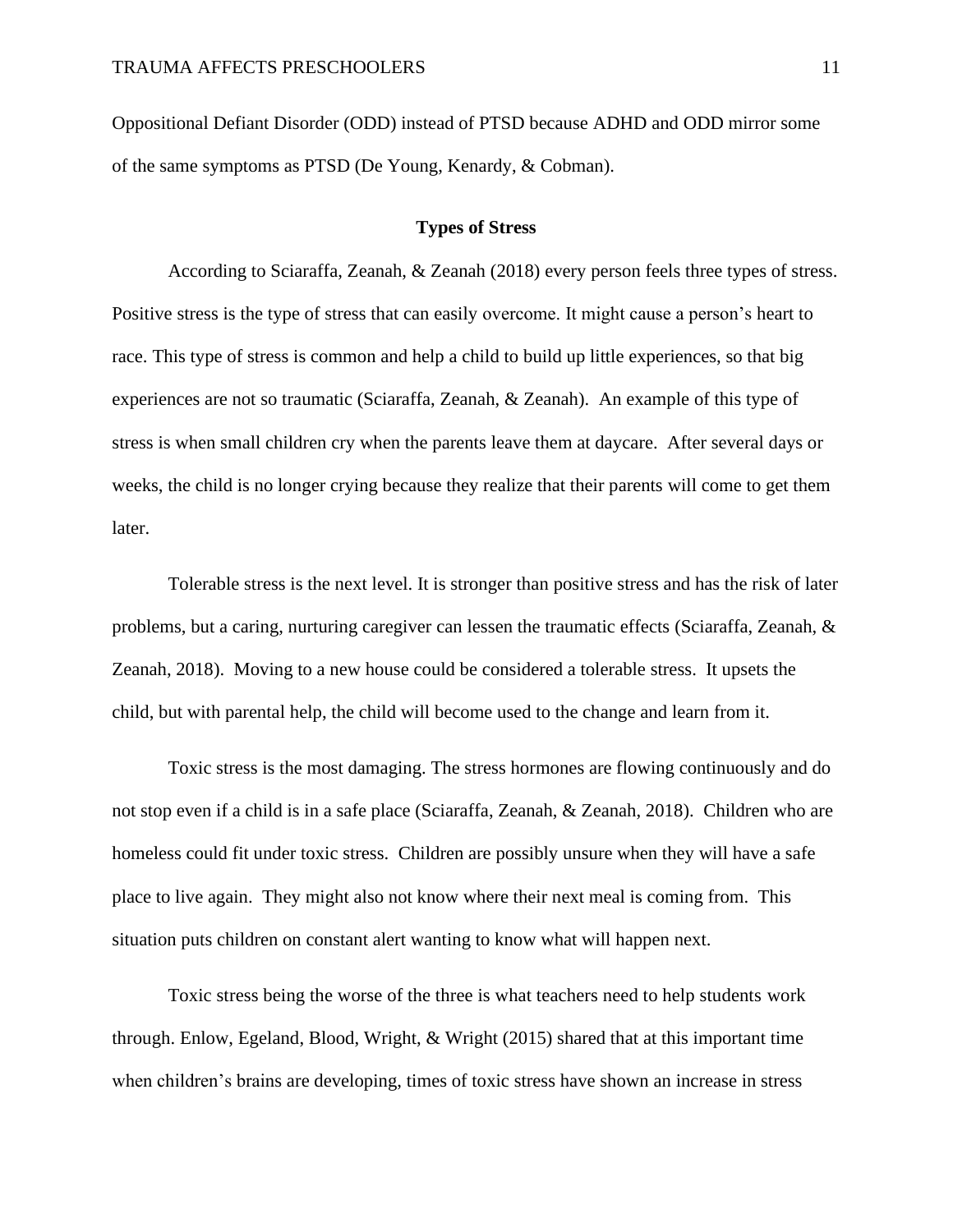<span id="page-12-0"></span>hormones and neurotransmitters being released. The stress hormone and neurotransmitters change the way the brain is formed during early times and how the brain works as the child gets older.

#### **Trauma**

Trauma is the most important term to define. Cummings, Addante, Swindell, & Meadan (2017) share that trauma is how a person responds to an external event that is so stressful that it stays in the memory for a long period of time.

As De Young, Kenardy, & Cobham (2001) reported the assumption that during early childhood the children would outgrow the trauma. This assumption left this age group vulnerable because researchers were not studying this high-risk population. Preschoolers have not developed the way to cope with trauma. A book drops to the floor with a loud bang. This scenario could cause children with trauma to startle or freeze because it reminds them of the gunshots fired in their neighborhood. Children are always alert for this sound (Armsworth & Holaday, 1993).

Trauma is subjective because what is extremely traumatic for one child may be less so for another. Two preschool-aged children are in the room when Dad and Mom have an argument. Then Dad hits Mom, and now Mom's mouth is bleeding. One child may be unconcerned because this happens on a regular basis, while the other child may feel threatened because this time mom bled. Sciaraffa, Zeanah, & Zeanah (2018) tell us these children could have problems when going to school. They could become the children who do not listen to directions, cannot sit for story time, has trouble being a friend, and goes from activity to activity not completing any of them.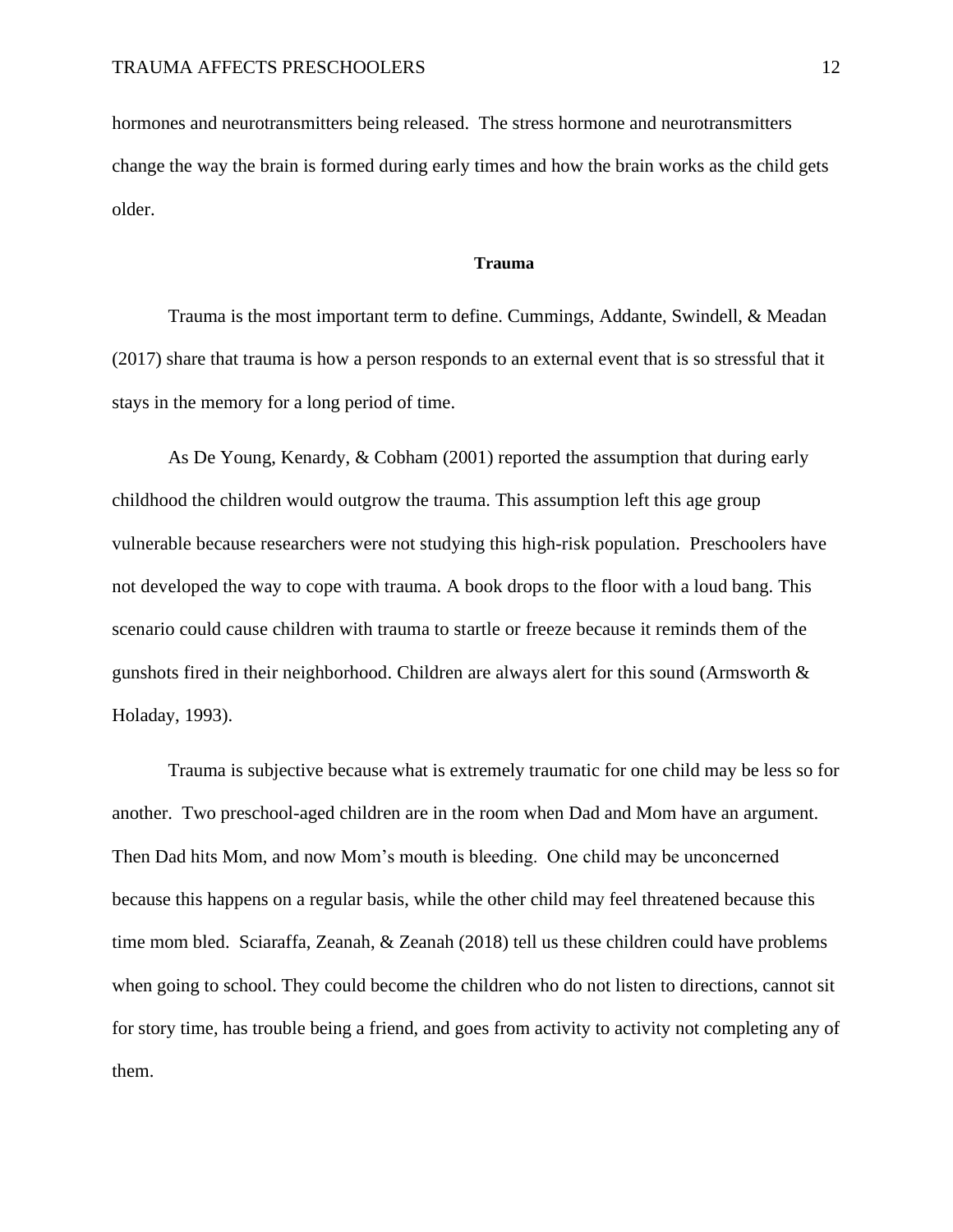The ability to control themselves and know themselves can be inhibited by exposure to a traumatic event (Choi & Graham-Bermann, 2018). According to Choi & Graham-Bermann, difficulties in physical health, mental health, and behavior can be linked to the loss or weakness of the ability of self-control.

One difficulty is explained by Thompson & Trice-Black: a lack of social competence causes more problems which conflict resolution skills are poor. Some youth even avoid conflict all-together. Lack of social competence and poor conflict resolution can hinder the development of significant interpersonal skills and cause a problem with learning to work with others. Imagine having these feelings as a three- or four-year old.

Youth experience particularly high rates of adversity and trauma. Children living in poverty have a higher rate of being exposed to a traumatic event. Being abused, being neglected, or being a witness to violence is 25% to 50% likely to happen by age four (Loomis, 2018). Very few children in preschool receive any kind of counseling service. So, there is a big deficit between the number preschoolers being exposed to a traumatic event then those getting help to learn to cope with the traumatic event (Loomis, 2018).

While youth are the main group exposed to trauma, there are more aids available for the older students. More research needs to be done. Schools need to be prepared to educate teachers and school staff on how to work with students affected by trauma. There needs to be research to get data on long-term effects of working with traumatized children to see what is working and stop using what is not working (Loomis, 2018).

#### <span id="page-13-0"></span>**Brain Development**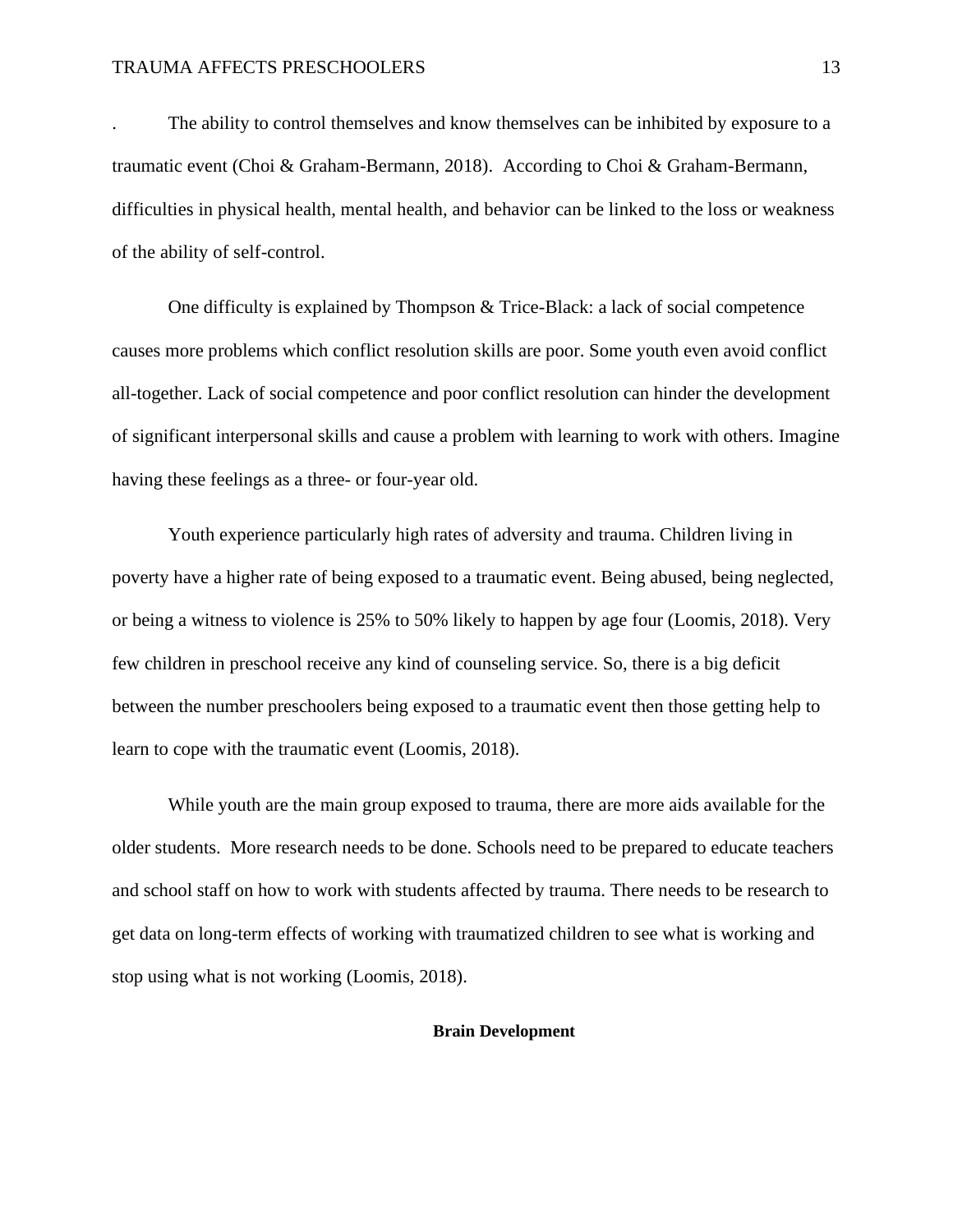The brain is a very important part of the body. Without it, we cannot think, walk, talk, and many other functions. Studies show that while the brain controls all of the parts of the body, also it is influenced by all the parts of the body. The brain takes care of our health and learning (Willis & Nagel, 2014). The brain needs to be active to learn and grow. It is constantly making connections between itself and the rest of the body. In fact, the brain does more growing in the first two years of life than at any other time (Enlow, Egland, Blood, Wright & Wright, 2012).

If individuals get their needs met (like food, security, and nurturing), their brains will grow. However, if any of these pieces are missing, the brain's development does not grow at the same rate as someone's who has been provided all these needs (DeYoung, Kenardy & Cobham, 2011). Brain development is essential; therefore, it can be affected by stress. As previously stated, a little stress is good, a moderate amount of stress can be good or bad, but toxic stress can be harmful. Adult supports need to be available to help youth with trauma to better the youth's emotional and physical future (Sciaraffa, Zeanah, & Zeanah, 2018). When the brain is affected by toxic stress, social-emotional skills could be impaired along with academic learnings and behaviors. All of these negative stressors work together to make up the whole person. Also, toxic stress in the preschool years can affect adult physical and emotional wellbeing according to DeYoung et al.

When abuse or violence happens, it disrupts brain development. The disrupted development could show itself as a child who was toilet trained suddenly start to have accidents; or a child who used to sleep through the night, now gets up two or three times. If left untreated, this disruption could affect the student into adulthood (De Young, Kenardy,  $\&$ Cobham, 2011).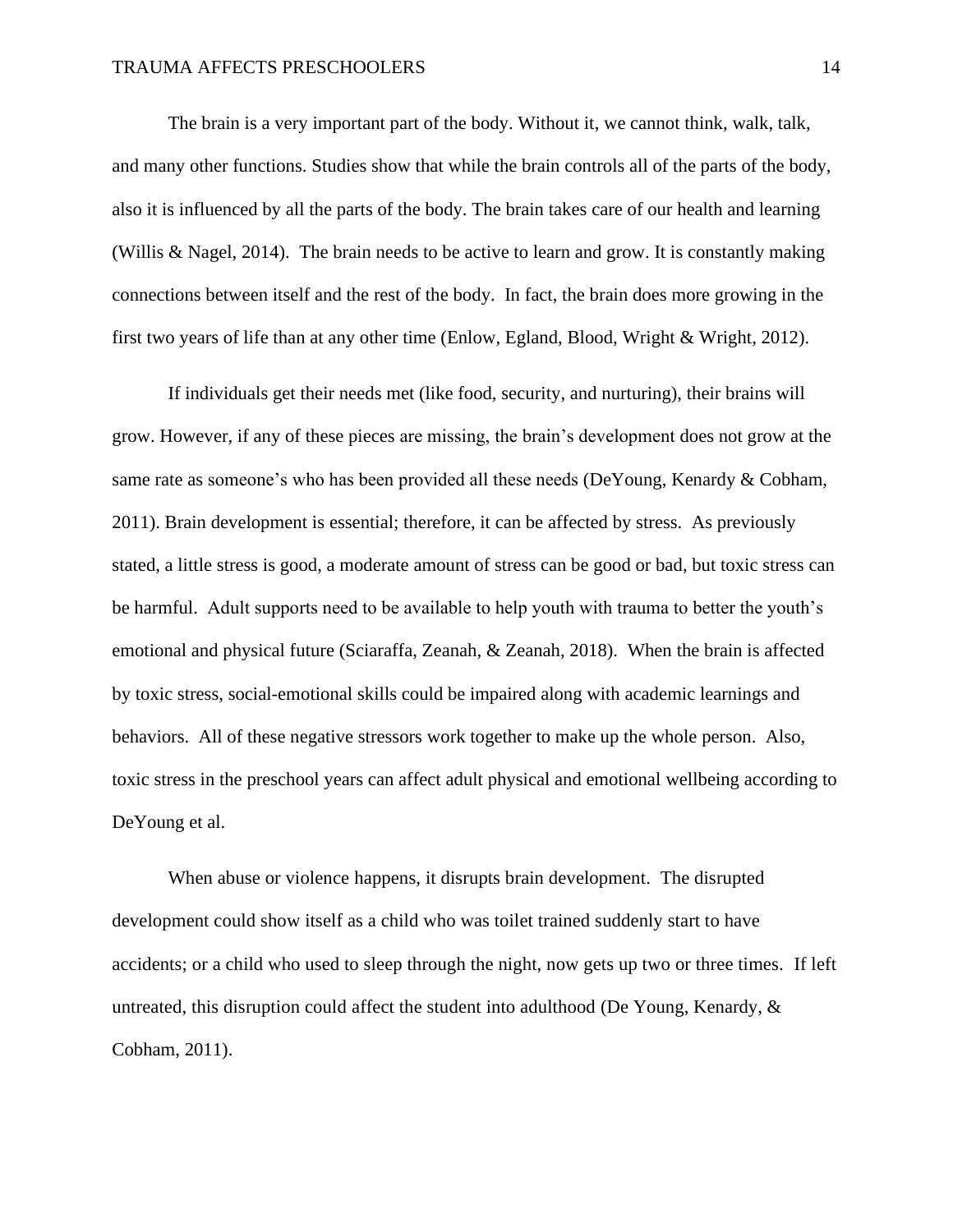In the first four years of life, preschoolers learn how to behave and how to keep control of themselves (Henschel, de Bruin, & Mohler, 2014). So, what happens to children during this time affects how they develop. Stress can initiate the fight or flight response, a complex response to an event. Research on the traumatic response suggests that traumatized children's behavior is not always under their control (Wright, 2017). The fight or flight response would explain not being in control. Children in this stage of development believes that they are the center of the world. Therefore, when something bad happens, like abuse, they take the blame for it as though it was their fault (Armsworth & Holaday, 1993).

The purpose of David, LeBlanc, & Self-Brown's (2015) research study was to examine the association between violence exposure in the home and community and preschool children's school readiness, and whether familial routines emerge as a potential protective factor for this association. The present study had two hypotheses. First, it was hypothesized that domestic and community violence exposure would have a significant and negative association with school readiness. Second, it was hypothesized that child routines would moderate the relations between violence exposure and preschoolers' school readiness, such that violence-exposed preschool children who have more routines in their homes would demonstrate greater school readiness than violence-exposed preschoolers with fewer child routines (David, LeBlanc, & Self-Brown).

#### **Adverse Childhood Experiences**

<span id="page-15-0"></span>Adverse childhood experiences (ACEs) is a term used to describe types of abuse, neglect, and other traumatic childhood experiences that impact later health and well-being (Sciaraffa, Zeanah, & Zeanah, 2018). The ACEs test is a 10-question questionnaire that tells you about life experiences as a child. In the past it had 100 questions, but that was thought to be too much, so through research it was simplified to 10. The test covers three realms of a person's life: family,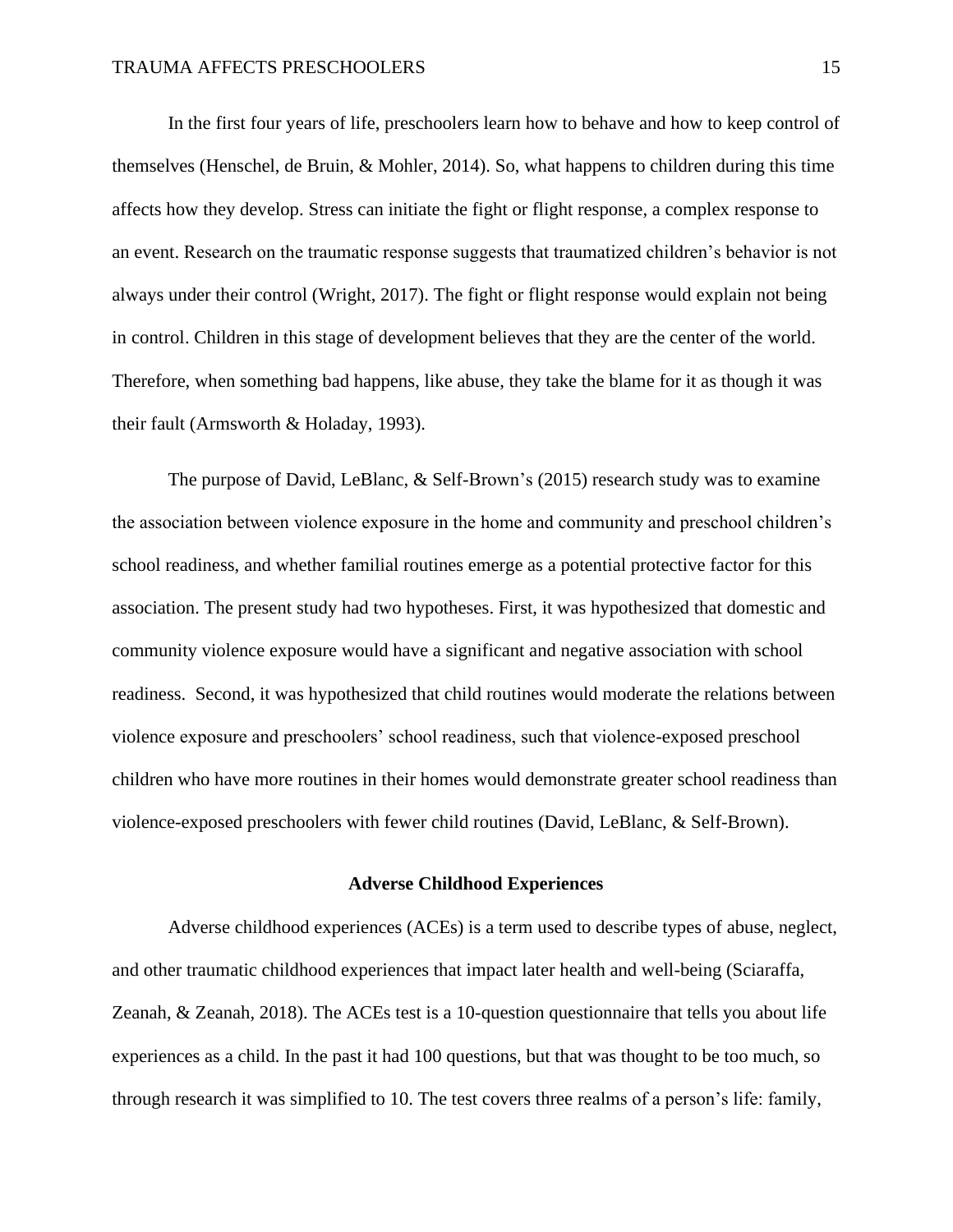community, and climate crises. It has very personal questions about how you have lived your life, and a person is given a score. This score tells you how your childhood has been affected by trauma.

The ACEs test is reliable and valid. It is used for screening purposes and data collection. It also identifies possible problems in the future (Feil, Walker, Severson, & Ball, 2000, p. 13).

Everyone encounters traumatic events. Some events are easier to live through than others. Some events can be traumatic enough to people that they can be diagnosed with Post Traumatic Stress Disorder (PTSD).

How does ACEs affect preschoolers? Sciaraffa, Zeanah, & Zeanah, (2018) reported this information about children with ACEs. If a child has three ACEs, they are facing four possible problems. First, they are three times more likely to have failure at school. They are four times more likely to be unhealthy. They are five times more likely to skip school. Finally, they are six times more likely to have difficulty with their behavior.

What if we could change children's lives by knowing their ACEs score and helping them before adulthood? The sooner we can identify children having problems, the sooner that they can get help (Graham-Bermann, Howell, Habarth, Krishnan, Loree, & Bermann, 2008). Should the ACEs questions be asked during a kindergarten physical? If so, what does the doctor or parents do with this information? Does the family let the information run their lives? Or do they just go on living as they have been living?

Just because people have been traumatized does not mean they need to become a victim, or to be worried about trauma and constantly think about negative possibilities. There is a resilience factor by people who have been given little traumas at a time and have come through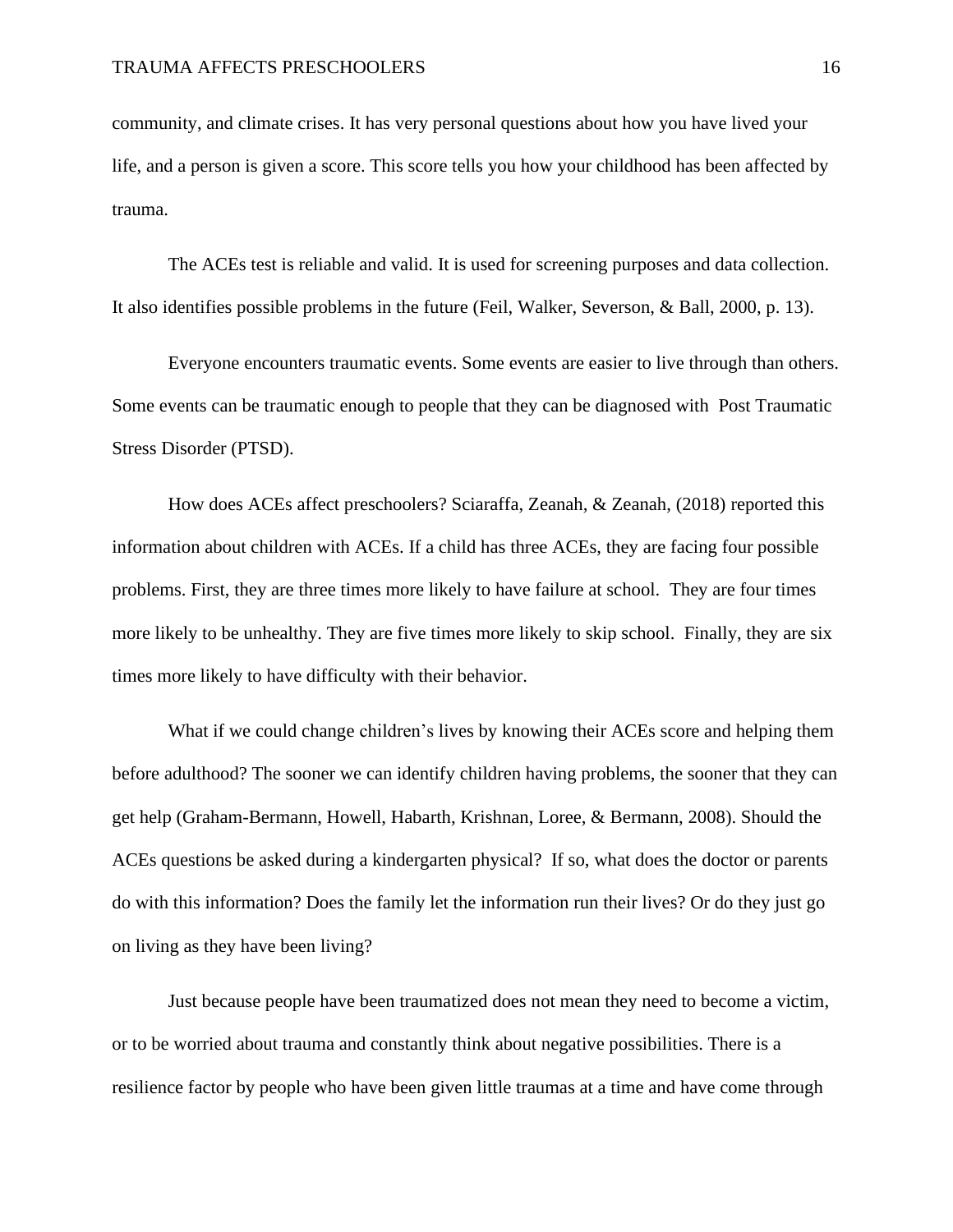with them with no problems. The other side of the story is people who want to know where they stand, and they want to get help, the ACEs score could direct them into the right direction. Knowing the ACEs score might make it easier to know where to start when going to counseling. Knowing this score would be ideal, but children cannot change their environment. So then parents have all this information and nowhere to go with it.

#### **Post-Traumatic Stress Disorder**

<span id="page-17-0"></span>Post-traumatic stress disorder (PTSD) is the common diagnosis for persons who have displayed a range of clinical symptoms following exposure to traumatic events (Cumming, Addante, Swindell, & Meadan 2017). PTSD is a mental health condition that's triggered by a terrifying event—either fearing that your own life is in danger or experiencing the death of someone close. Symptoms may include flashbacks, nightmares, and severe anxiety, as well as uncontrollable thoughts about the event ("Post-traumatic stress disorder," 2018).

Interest in trauma-affected students is increasing, but there is some discussion about its impact on certain groups of people. One group compares the students to Vietnam veterans' PTSD after coming back from war. The *Diagnostic and Statistical Manual of Mental Disorders* (DSM-III) of the American Psychiatric Association in 1980 listed PTSD as a category. The main features of PTSD, described in *DSM-III* and *DSM-III-R* (American Psychiatric Association, 1980, 1987), are alternating phases of the event and avoidance of the event (Armsworth  $\&$ Holaday, 1993).

In the past, traumatized students with low grades and a difficulty with concentration were thought to be learning disabled (Armsworth & Holaday, 1993). For children who are traumatized before they can talk, it becomes necessary to use play and drawing to help students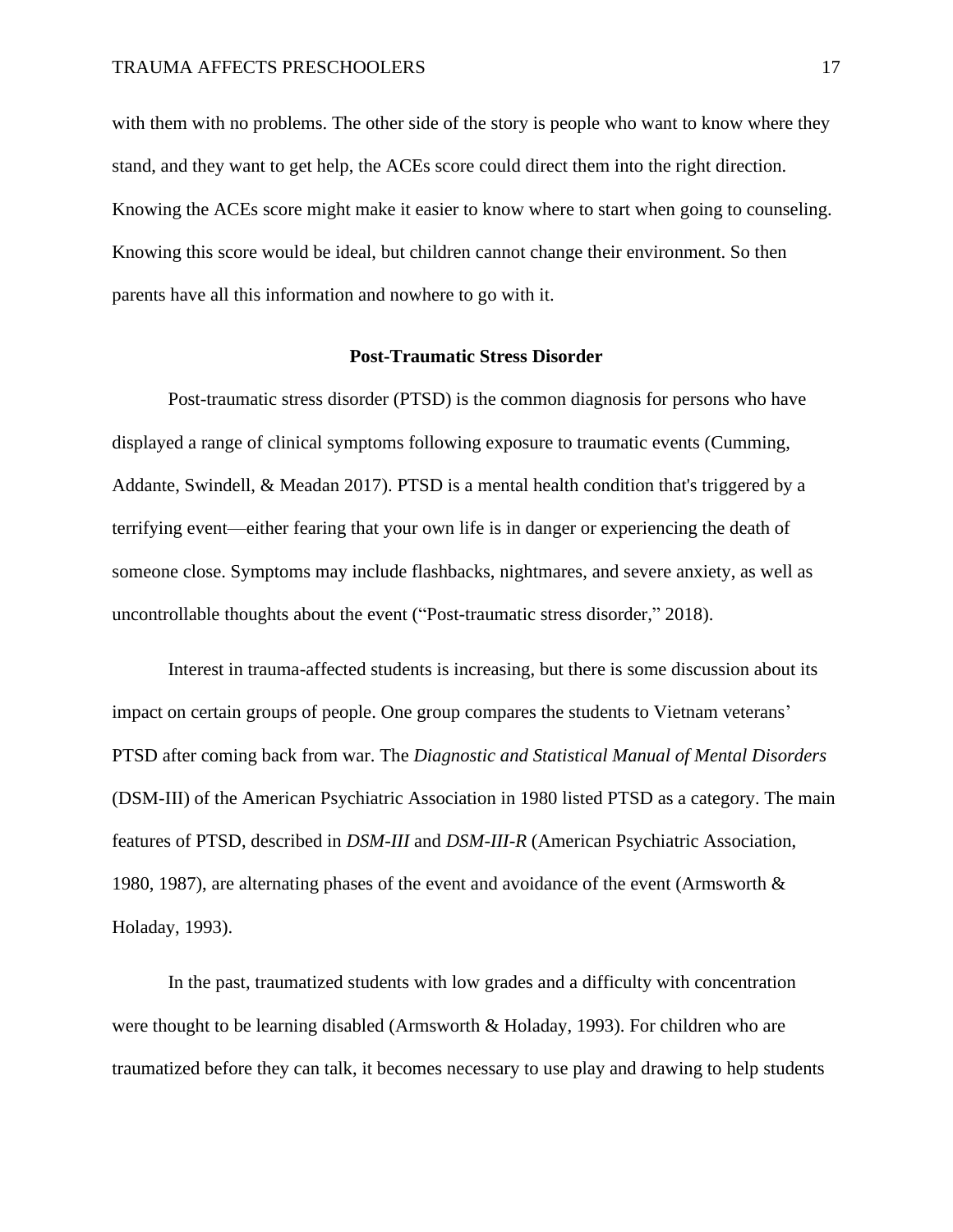work out what is causing them a problem (Armsworth & Holaday). Play helps preschoolers act out what has happened to them. Play gives them a way to express or tell what has happened to them. Play also gives them a time to be children.

Signs that infants have been traumatized may be that they sleep for long periods of time. Sleeping is their way of avoiding more trauma. Some children become extra-clingy and are very people-pleasing while others ward everybody off. They do everything they can to keep somebody from liking them (Cummings, Addante, Swindell, & Meadan, 2017).

Trauma during early childhood can result in multi-faceted functional dysregulation and prevent the child from developing an integrated sense of self, impairing the child's overall development (Choi & Graham-Bermann, 2018).

Students come up with defenses to protect themselves. One defense is taking the trauma internally. Boys thinking that being physical is the way to get what you want. Girls thinking if you do not do your work perfectly, then bad things will happen to you. Another option might be that if you cannot do anything perfectly, why bother trying to do anything at all (Armsworth & Holaday, 1993). Preschoolers will hit first. Their first reaction is to protect themselves from hurt (Cummings, Addante, Swindell, & Meadan, 2017).

The use of dissociation as a defense was discussed by Coons (1986), who examined seven cases of multiple personality disorder (MPD) in children. MPD was considered a consequence of severe and repeated physical and sexual abuse. Dissociation was used to help the child survive overwhelming helplessness or a sense of terror (Armsworth & Holaday, 1993). This is a time when students are possibly staring off being inattentive, when in reality they are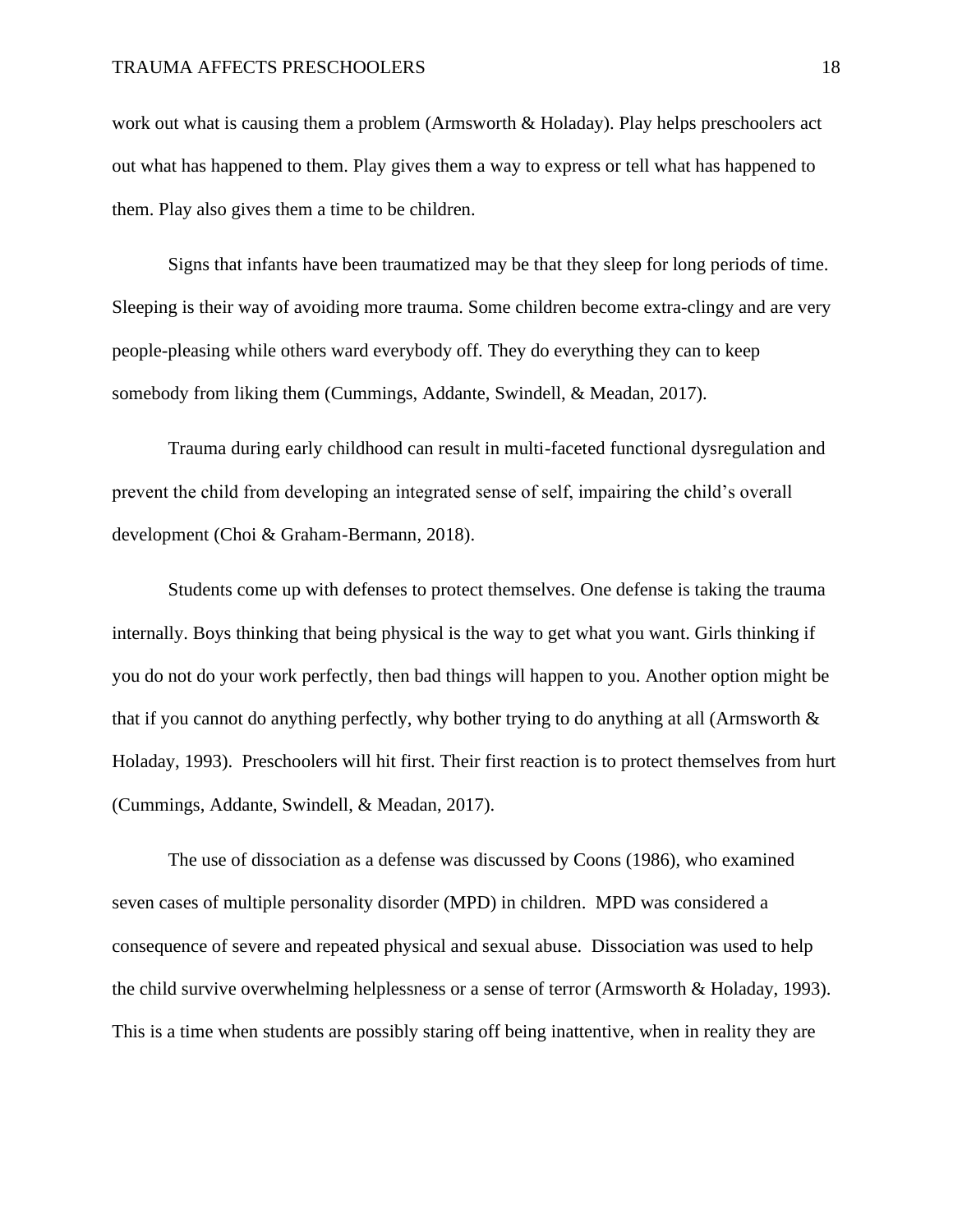going to a "safe" place in their head because they feel uncomfortable with what is happening around them.

Over time, the notion that one must be on constant guard becomes internalized, with many traumatized children coming to school every day in survival mode—watching their backs, ready to run out the door at the first sign of danger, or sitting quietly in the corner trying to remain invisible (Wright, 2017).

Chowchilla School bus incident is an example of dealing with trauma. In 1976, a busload of children and their driver were kidnapped and buried with the intention of collecting a ransom from the families, However, the bus driver and children dug themselves out. Although the children could discuss all the details, many remembered the event incorrectly or in the wrong sequence. Their sense of time was distorted: they could not identify when other unrelated events occurred or the duration of the kidnapping (Armsworth & Holaday, 1993).

A prime example of trauma that affects children's history is the war in Uganda. During the wartime in Uganda, children were not always learning literacy and numeracy skills like their contemporaries in unaffected communities, but they were engaged in learning war tactics and survival skills (Willis & Nagel, 2014).

It was found that the stresses that hijack children's energy (that would otherwise be used for growth, development and learning) are both psychological and circumstantial (Willis  $\&$ Nagel, 2014).

## **Teacher Relationships with Preschoolers and Their Families**

<span id="page-19-0"></span>Teachers need to build a relationship with their students especially if they are preschoolers. Youth may also be particularly vulnerable to experiencing adverse outcomes due to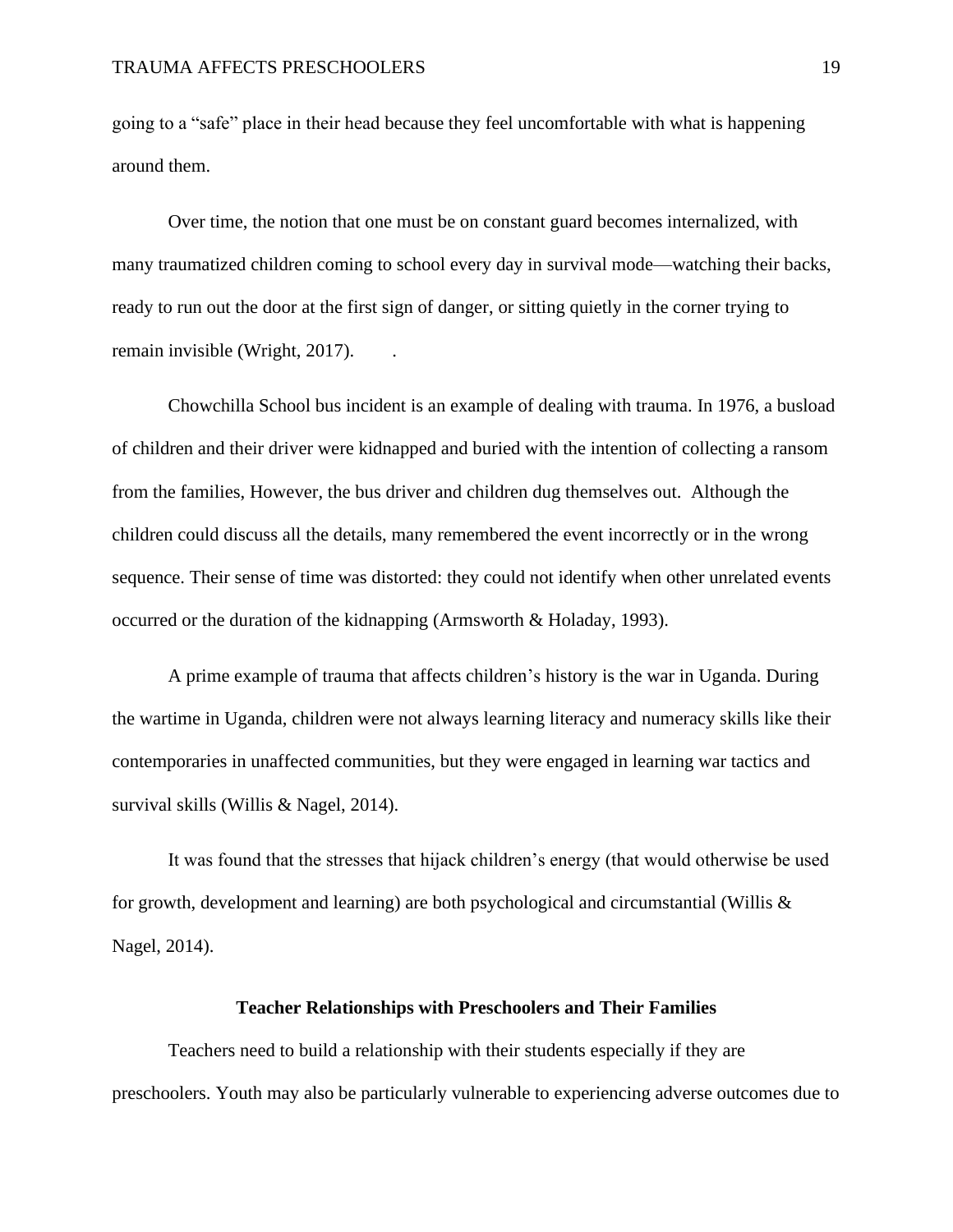their limited coping experience skills. Youth have a unique dependence on their primary caregiver to act as a protective shield. Youth's brains have a rapid period of emotional, physical, neurological, social, behavioral and cognitive development that occurs during early childhood (De Young, Kenardy & Cobham 2011). Teachers can act as that shield for preschoolers, helping guide them while they are at school.

Willis & Nagel (2014) felt that teachers who have knowledge of trauma need to create a positive relationship with their traumatized students. Having the trust of a student is a huge accomplishment. It may mean the difference between a good school year and a rough one.

Relationships are so important to traumatized preschoolers. Wright (2017) writes that relationships take time, especially with traumatized students. Once a teacher has that trust built the classroom will be a calmer place. Teachers and students need to make an effort to keep that good relationship. However, if that trust is lost it, will take a long time to rebuild it.

Infant mental health (which, despite its name, spans birth through five) assumes that development is transactional, meaning children develop in, and are shaped by, their primary relationships. The amount of time children spend in classrooms makes teachers integral to children's relationships with others and to their development (Brinnamen & Page, 2012).

Violence in the home or community affects preschoolers' readiness for school, but services to help these children are not available everywhere. So, preschoolers may not be ready to form relationships at this time. Brinnamen & Page (2012) mentioned respite and support can help preschoolers learn to respond to trauma and become ready to learn.

Teachers also need to build a relationship with the family of the preschooler. Families need to know that teachers care what happens to them and their child. In the article "Creating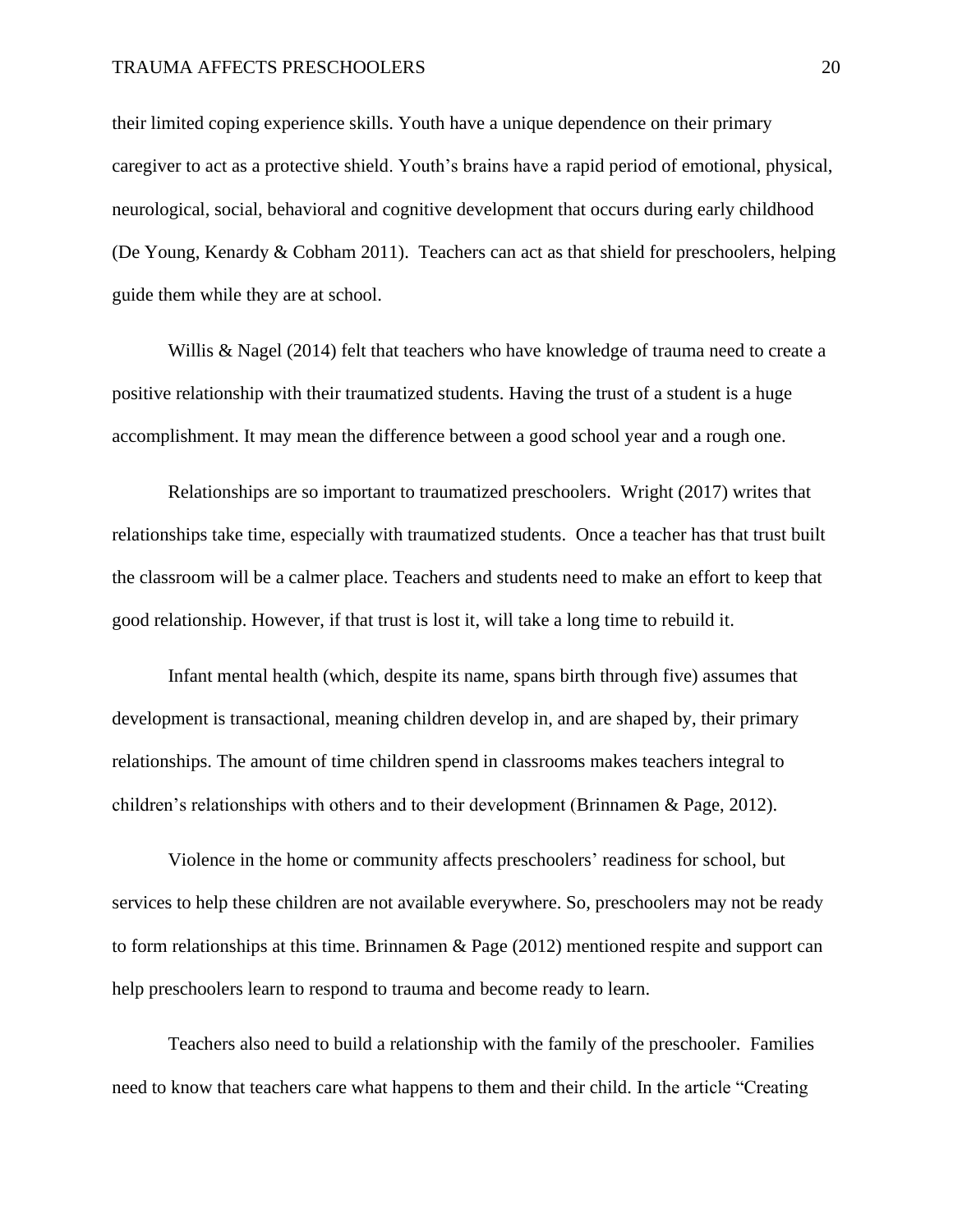Supportive Environments for Child Who Have Had Exposure to Traumatic Events," Cummings, Addante, Swindell, & Meadan (2017) report from one of their study participants. Suzzane said, "I think keeping a respectful relationship with the parents is going to make sure that you're more knowledgeable of what your kids are going through and what kind of mindset they're bringing into the classroom" (p. 2737). Teachers should acknowledge the importance of parents being engaged with their school. Teachers and staff need to support the parents by being models of how to care (Loomis, 2018).

Working side by side in a program, the mental health staff helped teachers in the community gain new skills while meeting the needs of children who had severe emotional and behavioral challenges due to trauma. Many of these children had been expelled from other programs because their behaviors were disruptive and hard to manage (Brinnamen & Page, 2012).

Community members should be the teachers and staff of educational programs. Even with minimal educational background, parents can put their trust into someone they know has gone through the same things as themselves. When staff understands what is going on, parents are more likely to enroll the students in the program and help out when they can. A trusted environment is easier to build relationships with the parents. Teachers want a relationship with parents where parents make an effort to get their students to school every day. Staff–parent relationships help ensure a child's consistent experience (Brinamen & Page, 2012).

Preschool teachers need to work on changing how they think. They need to create a safe place to learn and have a relationship with their students. Remember students do not intentionally go about making a teacher's day bad but see the student as someone who does not know how to handle themselves in this situation (Wright, 2017).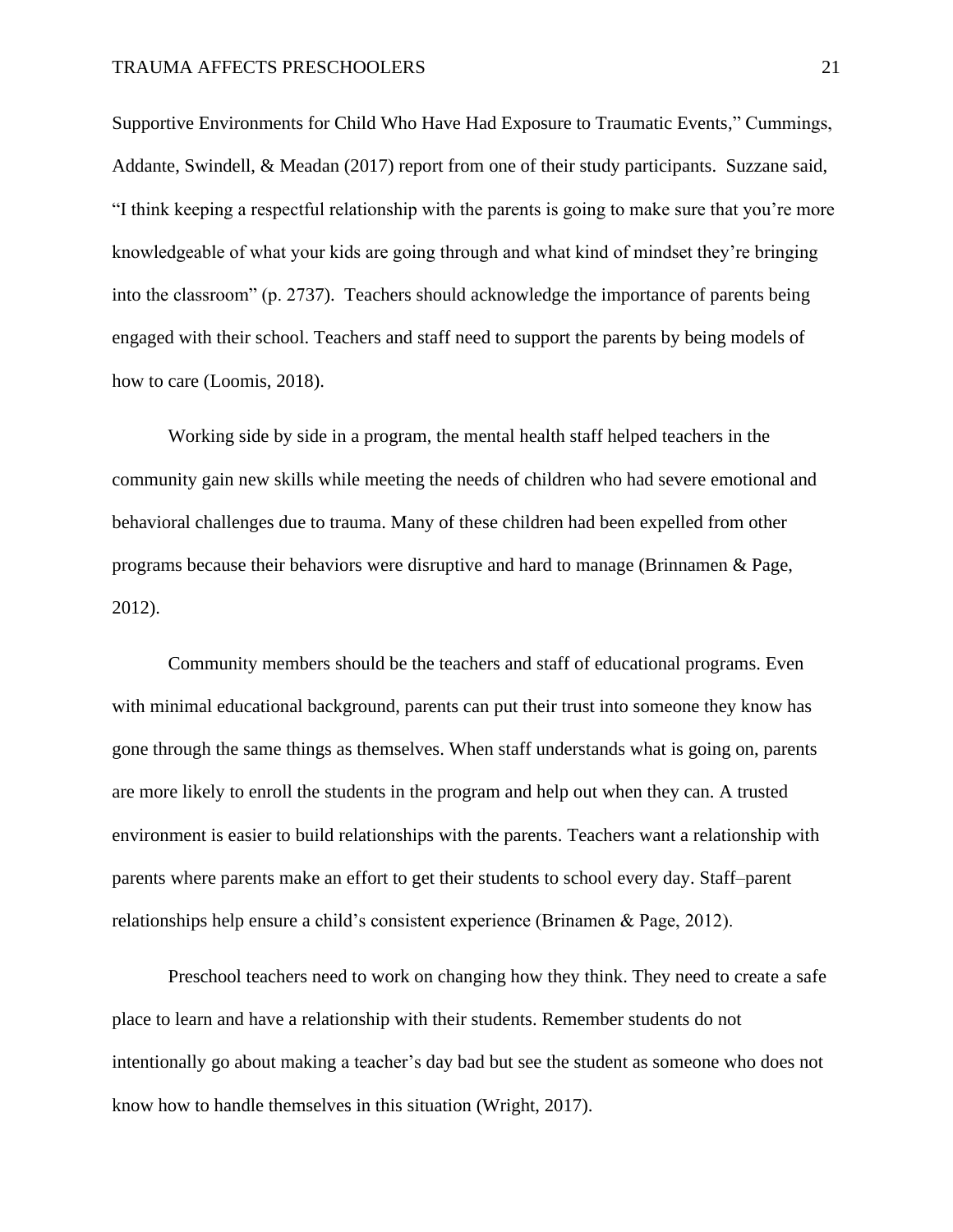Still another study participant of Cummings, Addante, Swindell, & Meadan (2017) suggested that teachers learn why children are behaving the way that they are. Teachers should handle their students with kindness, not anger (Cummings, Addante, Swindell, & Meadan).

Teachers should always be searching for ideas to help their traumatized students. Another study participant in Cummings, Addante, Swindell, & Meadan (2017) shared that teachers should not worry about showing favoritism or letting a student get away with a misbehavior. An alternative way to think of it is more like giving students some extra help that they need.

Wright (2017) gave teachers three strategies to help with a teachers' relationships with their traumatized students: 1) recognize their behavior for what it tells you, (the students may only be protecting themselves); 2) talk to your students and learn about them, not just their time at school; and 3) spend quality time with each student.

## **Teaching Self-Regulation**

<span id="page-22-0"></span>Merriam-Webster (n.d.) defines self-regulation as control or supervision from within instead of by an external authority. For the purpose of this paper, I will be intermixing selfregulation and self-control. Self-regulation refers to the process of regulating the emotions, the attention, and the behavior in response to a given situation (Razza, Bergen-Cico, & Raymond, 2013).

The preschool children are developing their sense of self, but still need help with handling stress, comfort, and guidance from a go-to teacher to help manage more challenging situations (Sciaraffa, Zeanah, & Zeanah, 2018). Children need someone that they can talk to and learn from. The go-to person could be the teacher, the teacher's associate, guidance counselor,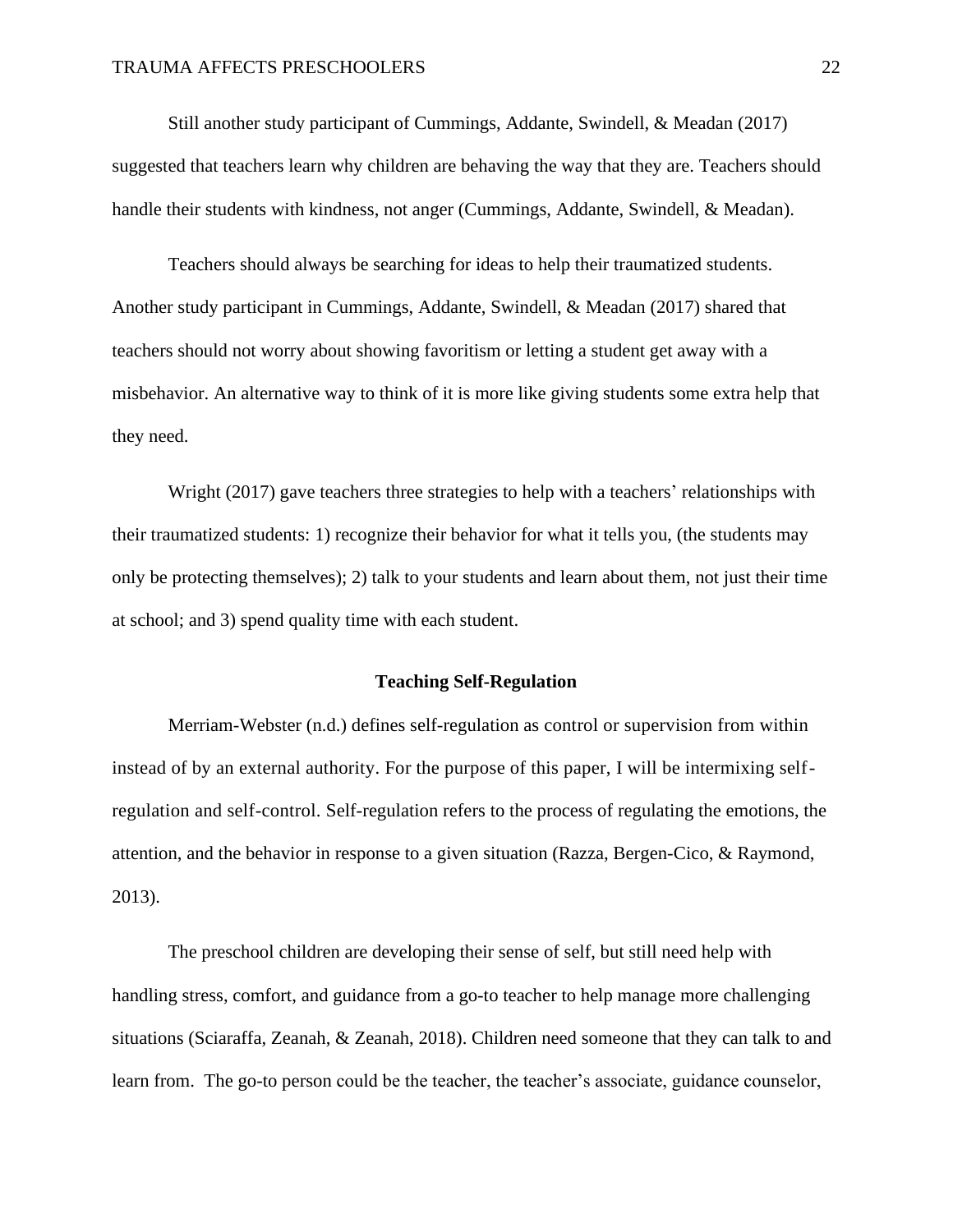or any staff member. It is important that each of the people be trained in how to deal with a child who has self-control issues.

Self-control is an important skill to teach preschoolers. They need to learn cause and effect relationship. (e.g. Because I ran in the classroom, I fell and got hurt, now I am sad.) Selfcontrol issues have been found to continue beyond the preschool period. They can cause disruptive behavior, aggression, and delinquency in course of their lives (Henschel, deBruin, & Mohler, 2014).

Physical health, mental health, interpersonal relations, and behavior cause difficulties when a child has had exposure to trauma. Not knowing how to self-regulate is very common (Choi & Graham-Bermann, 2018).

As a reminder, students and their classmates need to feel safe so that is a priority for teachers. Teachers need to recognize that some of these behaviors are developmentally appropriate and are part of life. Here are three suggestions for teachers: a) give choices that are acceptable to you, e.g. do not promise candy if you cannot give it out at school; b) make your classroom environment lend itself to help you control what is happening; c) give your "calm" to your students, not your stress (Sciaraffa, Zeanah, & Zeanah, 2018).

Here are a few general examples of how early childhood educators can help youth develop self-regulation: 1) learn to read your students and their behaviors; 2) have a set schedule that is visible to everyone so that the students learn the routine; 3) talk and teach about selfregulation by using a coping skill like deep breathing during stressful times; and 4) remember only students can tell you what they are feeling, and you need to believe what they say (Sciaraffa, Zeanah, & Zeanah, 2018)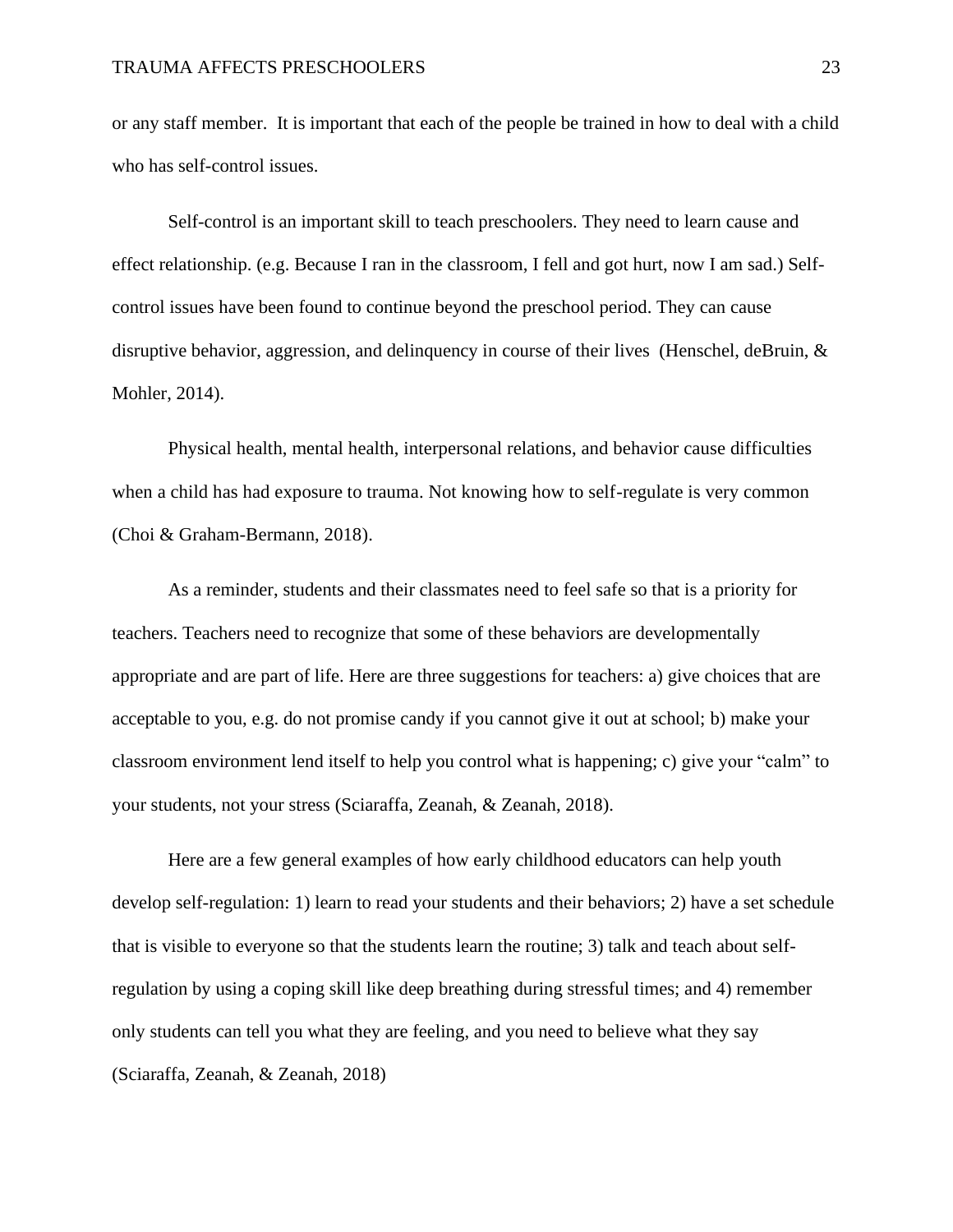Teachers need to support positive social and emotional and communicative responses. Some teachers promote self-regulation through means such as play, music, and books (Cummings, Addante, Swindell, & Meadan, 2017). Games give a preschooler the chance to wait for their turn. Echo songs work on making sure students are listening carefully so that they do not miss the next line. Sitting still while listening to a story or taking the time to retell the story to a friend is a good way to comprehend what is going on around them.

Thus, the field needs novel intervention strategies that equip youth with self-regulatory practices that they can integrate into their daily lives (Razza, Bergen-Cico, & Raymond, 2013) Yoga is one intervention strategy that preschoolers can learn to center themselves back to the classroom. It only takes a few minutes during any part of the school day.

The purpose of Razza, Bergen-Cico, & Raymond's (2013) study was to determine the feasibility and evaluate the effectiveness of a mindfulness-based yoga intervention among preschool-age children. The quasi-experiment was designed to document the extent to which structured yoga activities, integrated into existing academic curriculum, could improve selfregulation among three-to five-year-old children. In particular, they were interested in documenting the specific facets of self-regulation that would be influenced by the intervention (Razza, Bergen-Cico, & Raymond, 2013). Razza, Bergen-Cico, & Raymond (2013) found that the students doing yoga at the beginning of the school day had more self-control than their peers in the control classroom.

#### **Learning Emotions**

<span id="page-24-0"></span>Our emotions are what makes us—us. Preschoolers are just learning how to handle and name their emotions. It is much more difficult if they are a preschooler delayed by trauma. The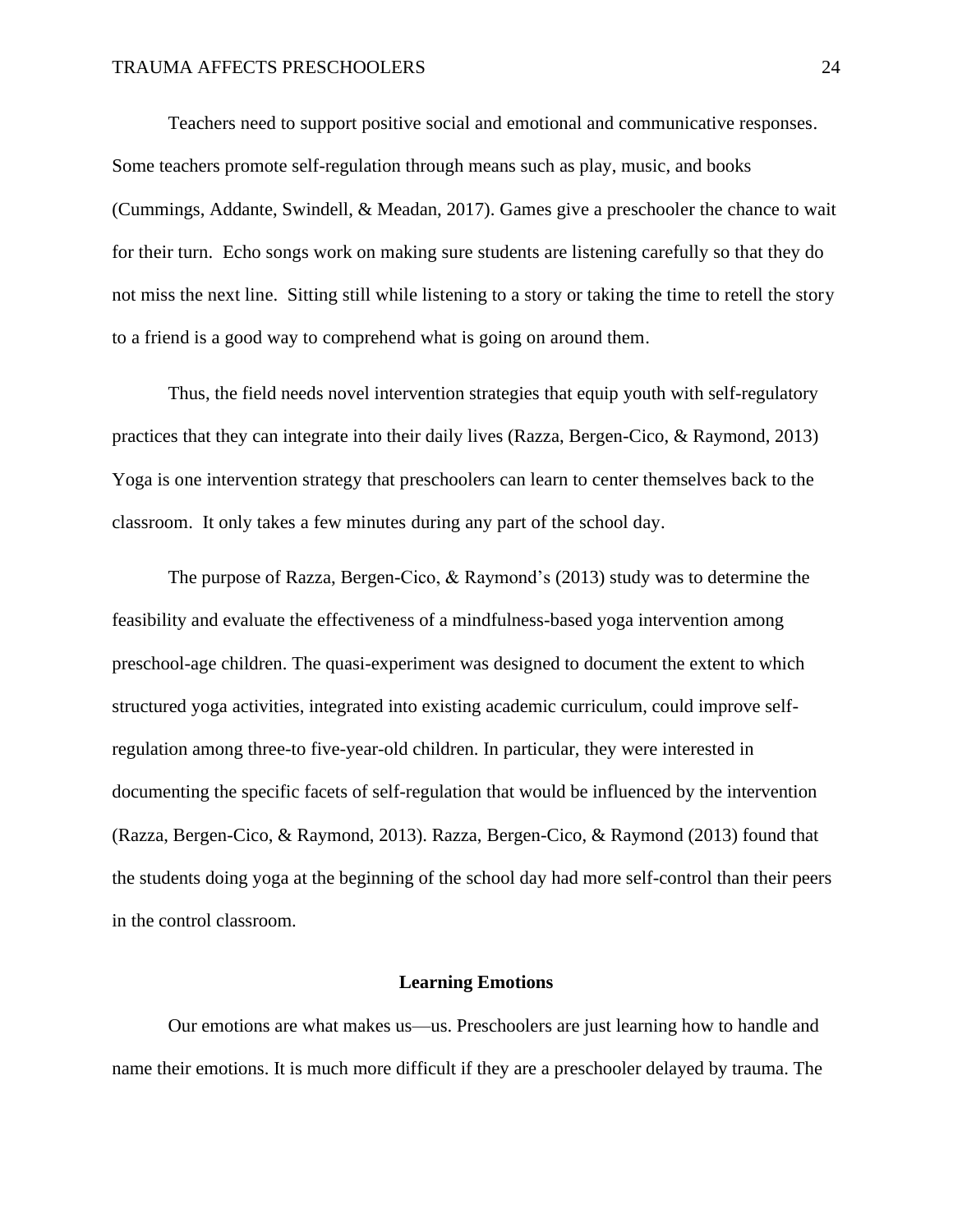teacher can provide labels for observed emotions, demonstrate taking deep breaths, use self-talk to calm down, and prompt and reinforce the child for doing the same in specific situations (Sciaraffa, Zeanah, & Zeanah, 2018). Sciaraffa, Zeanah, & Zeanah (2018) also tell us adults need to help children be able to label their feelings. Teachers also need to be able to teach the children that what they feel is okay and show children how to express their feelings in acceptable ways. To assist children with these skills, early childhood educators can a) talk and identify students' feelings, b) notice how students look when they are stressed, and c) help students work out their differences together.

Wright (2017) also agrees with Sciaraffa, Zeanah, & Zeanah with how teachers can help students learn emotions. Teachers can offer emotional supports to students with experiences of trauma by: 1) naming the feelings so that the student understands what they mean, 2) read books that talk about feelings, 3) provide the students with a safe place to deal with their negative and positive feeling, and 4) speak up for the student, getting them help if you can (Wright, 2017)

Cumming, Addante, Swindell, & Meadan, (2018) support students by allowing them to be able to express themselves and so that they have a place to explore their feelings.

#### **Resilience**

<span id="page-25-0"></span>Merriam-Webster (n.d.) defines resilience as an ability to recover from or adjust easily to misfortune or change. What does resilience mean for a preschooler? Although there is no specific formula that produces the resilient child, other factors should not be ignored. A child who does not receive the warmth and care of a supportive parent, but does encounter another resource of support, as mentioned previously, can become resilient (Horning, Rouse, & Gordon, 2002).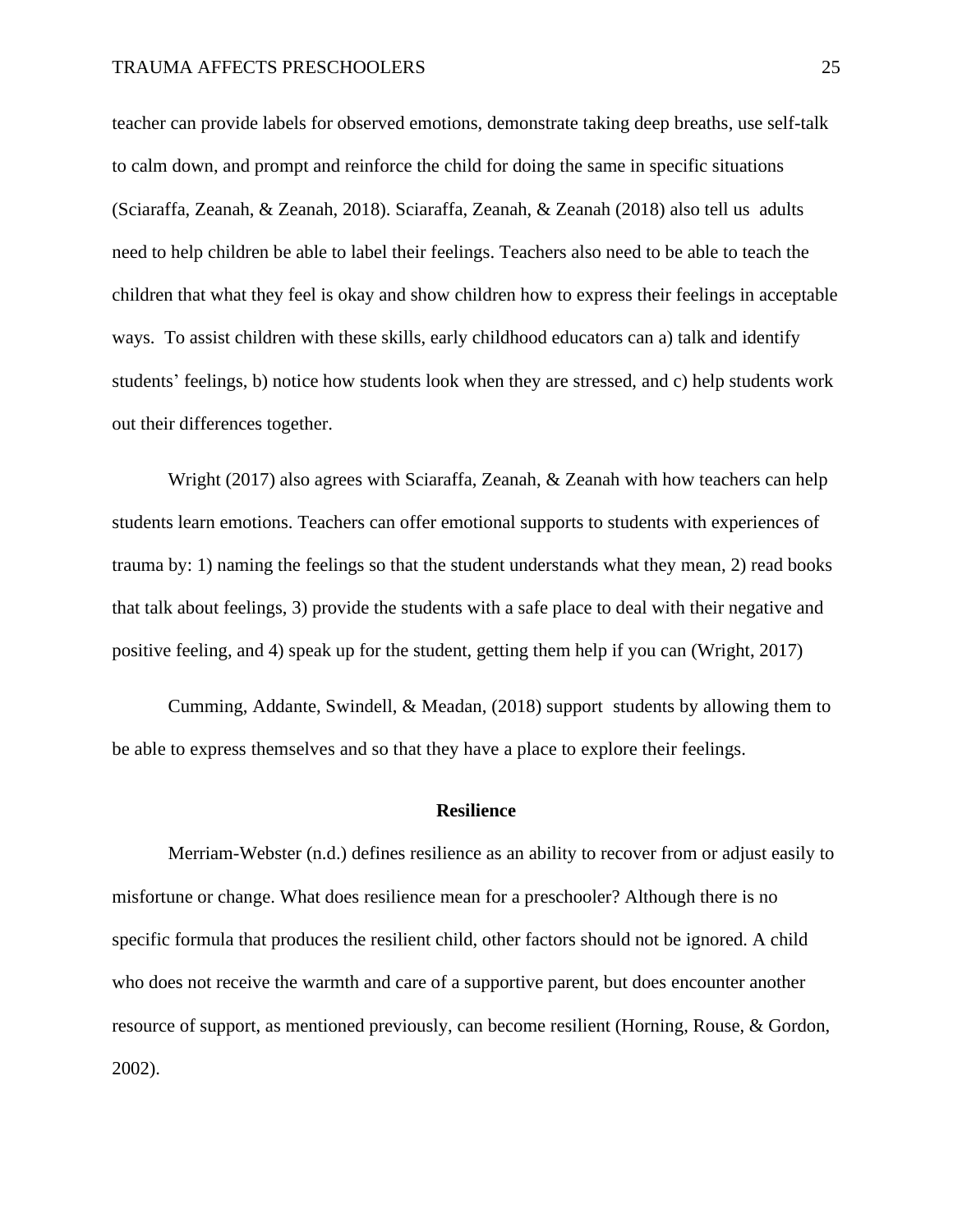Werner (1984) states that most resilient children establish a close bond with at least one caregiver from whom they received significant attention during the first year of life. Resilient children also tend to have a likeable personality that elicits positive responses from family members as well as strangers. Resilience can be identified through two requirements: a) there has to have been a significant threat to the person; and b) adapting to the situation in an appropriate developmentally appropriate way (Horning, Rouse, & Gordon, 2002).

Having a routine, a community programs, and a lack of violence in a child's life can help develop a greater resilience in preschoolers. Encouraging autonomy, positive self-esteem, positive peer relationships, as well as providing school activities and nutritious meals may assist in physical, social, and emotional development. Supportive programs are especially important in the goal to fostering resilience in the very young (Horning, Rouse, & Gordon, 2002). These qualities help the preschooler become more resilient. The classroom should be a place to build up resilience with teachers understanding what is happening in their lives.

## **Application**

<span id="page-26-0"></span>Teachers need to incorporate some of what they have learned about trauma-affected students thus far. Three ways of starting to reduce negative impact are bibliotherapy, play, and physical/sensory environment. Using books and videos are good way to teach children conflict resolution. Books and videos can also help teach about different topics like domestic violence (Thompson & Trice-Black 2012).

Thompson & Trice-Black (2012) maintain that children should be able to play so that they can express themselves. Play enables everyone to be on the same level no matter what developmental age they are. It evens the playing field. The physical/sensory environment is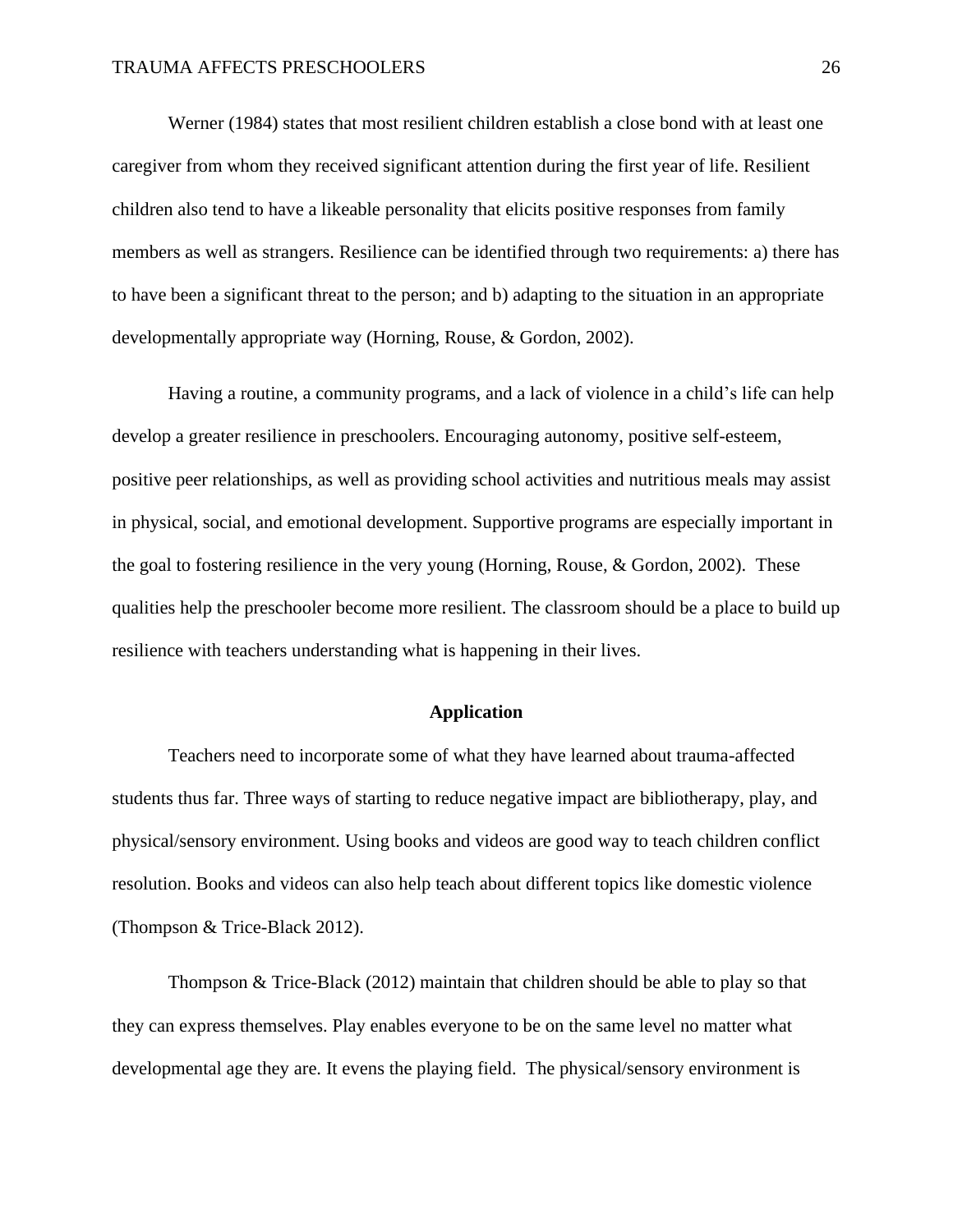important. Giving prompts before turning the lights off and on will help a trauma-affected student. Loud noises in the classroom can be a sensory trigger and could send a trauma-affected student into a panic. Research on the traumatic response suggests that traumatized children's behavior is not always under their control (Wright 2017). Their first instinct is to protect themselves. According to Wright, it is important to recognize that these adaptations may be keeping children safe from the scarier parts of their lives.

Teachers can consider the following strategies for creating and can be added to keep the classroom environment consistent and predictable: 1) create, practice and talk about what is expected in the classroom; 2) explain why the expectations are so important; 3) avoid always being "in-charge"; 4) remind the students that school is a safe place to talk, play, and learn; and 5) work with student to solve their own problems by walking them through the process (Wright 2017).

## **Conclusion**

<span id="page-27-0"></span>Everyone feels the effects of trauma; however, preschoolers are at a vulnerable point in their young lives. They are young and inexperienced at knowing what they are feeling and how to express that feeling in a way that is acceptable so that they can feel more comfortable.

A preschool classroom should be a safe place for trauma-affected students to learn and label what they are feeling. Teachers need to build a relationship with each of their students and their families so that all feel safe in their classrooms. Teachers and parents need to work together to make education a priority in their students' lives.

Whereas it has been shown that students who are trauma-affected have trouble learning, the right environment can make a great deal of difference.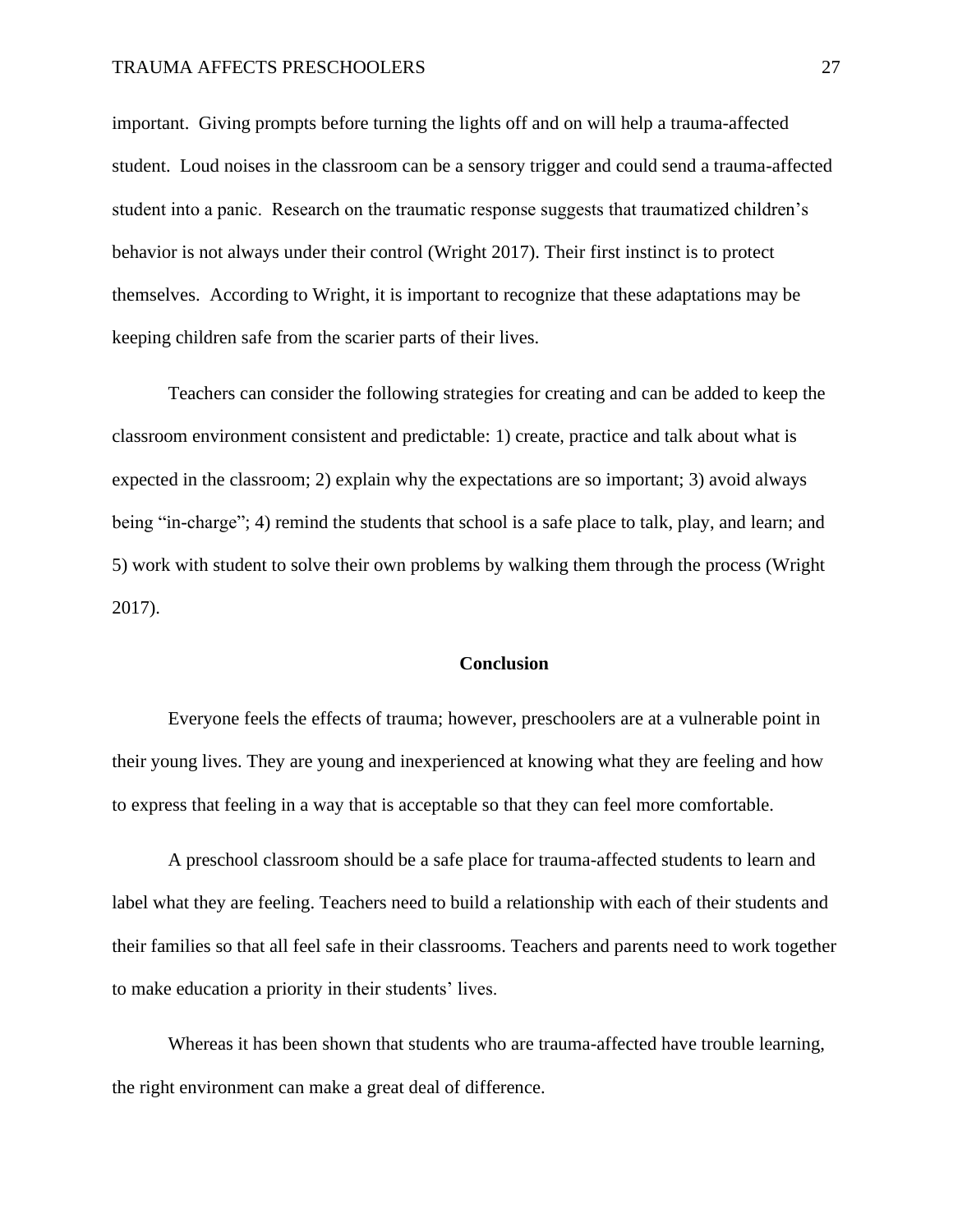## References

<span id="page-28-0"></span>Anderson, T. (2005, December). PTSD in Children and Adolescents. Retrieved February 15, 2020, from

<http://citeseerx.ist.psu.edu/viewdoc/download?doi=10.1.1.484.9940&rep=rep1&type=pdf>

- Armsworth, M., & Holaday, M. (1993). The effects of psychological trauma on children and adolescents. *Journal of Counseling and Development, 71*(4), 49-56.
- Brinamen, C., & Page, F. (2012). Using relationships to heal trauma: Reflective practices creates a therapeutic preschool. *Young Children, 67*(5), 42-44.
- Choi, K. R., & Graham-Bermann, S. (2018). Developmental considerations for assessment of trauma symptoms in preschoolers: A review of measures and diagnoses. *Journal of Child and Family Studies, 27*(11), 3427-3439. doi:http://dx.doi.org.ezproxy.nwciowa.edu/10.1007/s10826-018-1177-2
- Cummings, K., Addante, S., Swindell, J., & Meadan, H. (2017). Creating supportive environments for children who have had exposure to traumatic events. *Journal of Child and Family Studies, 26*(10), 2728-2741. doi:10.1007/s10826-017-0774-9
- David, K., LeBlanc, M., & Self-Brown, S. (2015). Violence exposure in young children: Childoriented routines as a protective factor for school readiness. *Journal of Family Violence, 30*(3), 303-314. doi:10.1007/s10896-015-9676-z
- De Young, A. C., Kenardy, J. A., & Cobham, V. E. (2011, April 1). Trauma in early childhood: A neglected population. *Clinical Child and Family Psychology Review, 14*(3), 231-50. doi:10.1007/s10567-011-0094-3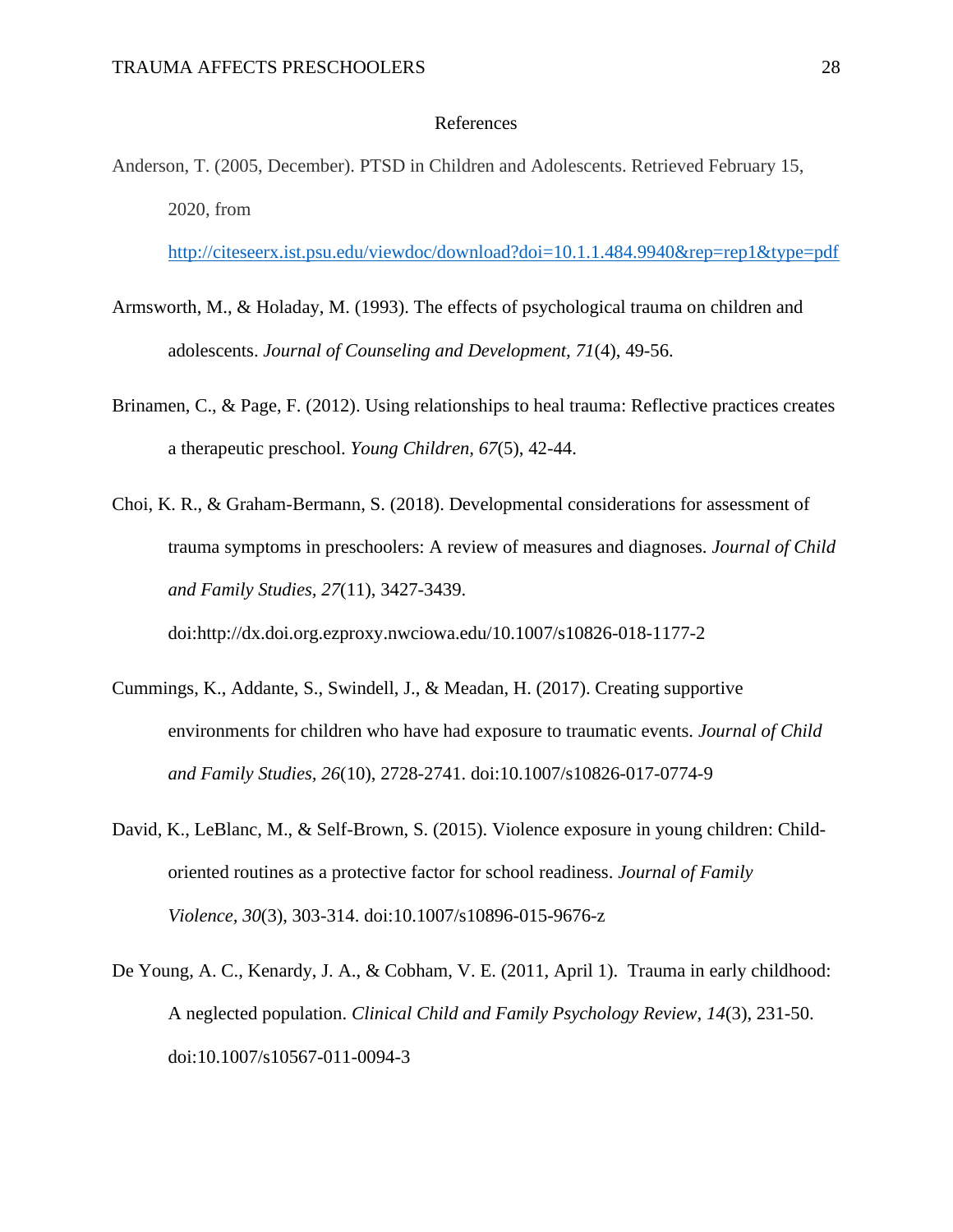- Enlow, M., Egeland, B., Blood, E., Wright, R., & Wright, R. (2012). Interpersonal trauma exposure and cognitive development in children to age 8 years: A longitudinal study. *Journal of Epidemiology and Community Health (1979-), 66*(11), 1005-1010.
- Feil, E., Walker, H., Severson, H., & Ball, A. (2000). Proactive screening for emotional/behavioral concerns in head start preschools: Promising practices and challenges in applied research. *Behavioral Disorders, 26*(1), 13-25.
- Graham-Bermann, S., Howell, K., Habarth, J., Krishnan, S., Loree, A., & Bermann, E. (2008). Toward assessing traumatic events and stress symptoms in preschool children from lowincome families. *American Journal of Orthopsychiatry, 78*(2), 220-228. doi:10.1037/a0013977
- Henschel, S., de Bruin, M., & Möhler, E. (2014). Self-control and child abuse potential in mothers with an abuse history and their preschool children. *Journal of Child and Family Studies, 23*(5), 824-836. doi:http://dx.doi.org.ezproxy.nwciowa.edu/10.1007/s10826-013- 9735-0
- Horning, L. E., Rouse, K. A., & Gordon. (2002). Resilience in preschoolers and toddlers from low-income families. *Early Childhood Education Journal, 29*(3), 155-159. doi:http://dx.doi.org.ezproxy.nwciowa.edu/10.1023/A:1014580408103
- Jones, E., & Wessley, S. (2006, October 30). Psychological trauma: A historical perspective. Retrieved December 30, 2019, from <https://www.sciencedirect.com/science/article/pii/S1476179306000103>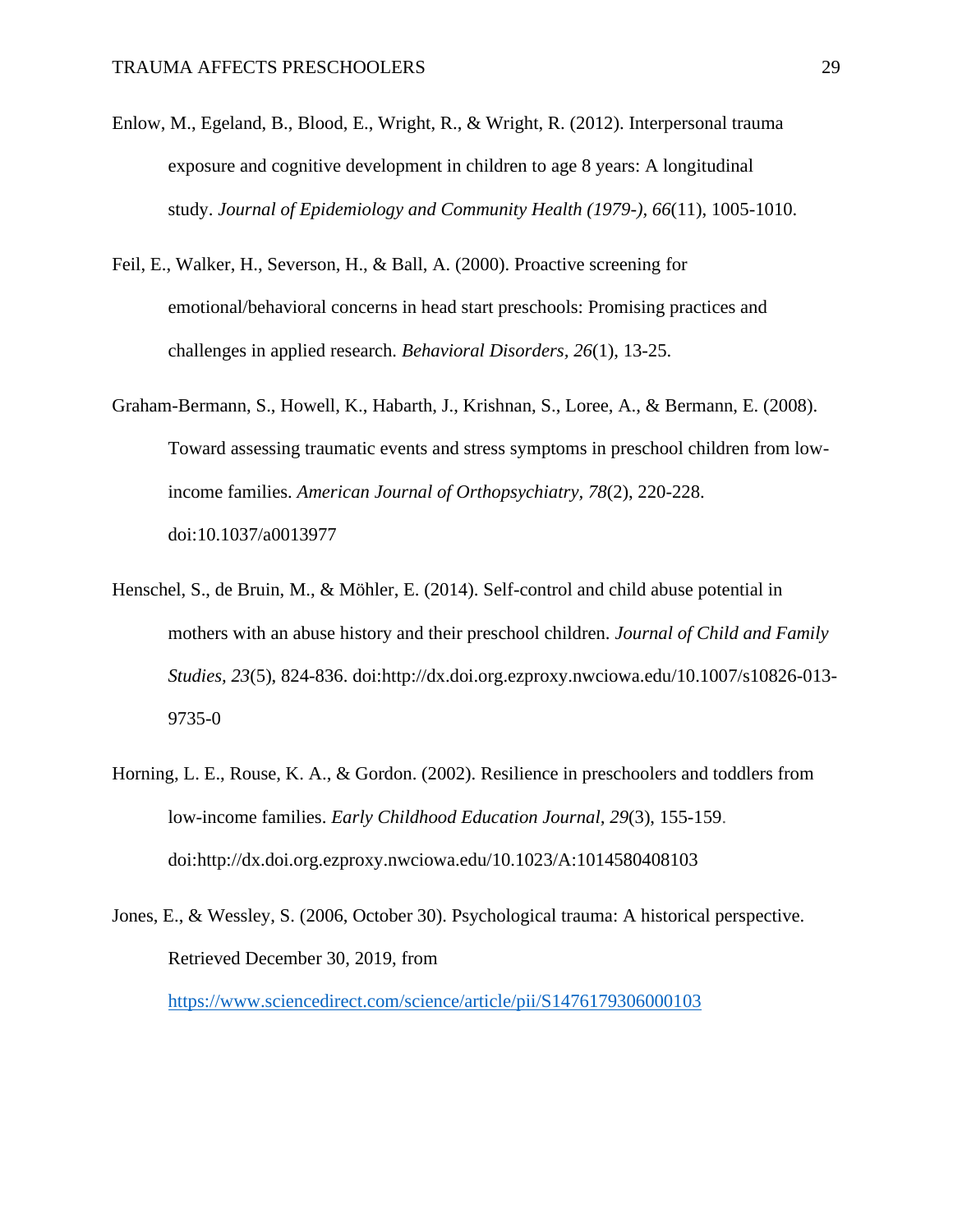- Loizzo, J. (2018). Can embodied contemplative practices accelerate resilience training and traum a recovery? *Frontiers in Human Neuroscience, 12*, 134-134. doi:10.3389/fnhum.2018.00 134
- Loomis, A. (2018). The role of preschool as a point of intervention and prevention for traumaexposed children: Recommendations for practice, policy, and research. *Topics in Early Childhood Special Education, 38*(3), 134-145.
- Merriam-Webster. (n.d.). Self-regulation. In *Merriam-Webster.com dictionary*. Retrieved February 8, 2020, from https://www.merriam-webster.com/dictionary/self-regulation
- Pizzolongo, P., & Hunter, A. (2011). I am safe and secure: Promoting resilience in young children. *Young Children, 66*(2), 67-69. Post-traumatic stress disorder (PTSD). (2018, July 6). Retrieved February 8, 2020, from [https://www.mayoclinic.org/diseases](https://www.mayoclinic.org/diseases-conditions/post-traumatic-stress-disorder/symptoms-causes/syc-20355967)[conditions/post-traumatic-stress-disorder/symptoms-causes/syc-20355967](https://www.mayoclinic.org/diseases-conditions/post-traumatic-stress-disorder/symptoms-causes/syc-20355967)
- Preventing Adverse Childhood Experiences |Violence Prevention|Injury Center|CDC. (2019, December 31). Retrieved February 8, 2020, from [https://www.cdc.gov/violenceprevention/childabuseandneglect/aces/fastfact.html?CDC\\_](https://www.cdc.gov/violenceprevention/childabuseandneglect/aces/fastfact.html?CDC_AA_refVal=https://www.cdc.gov/violenceprevention/childabuseandneglect/acestudy/aboutace.html) [AA\\_refVal=https://www.cdc.gov/violenceprevention/childabuseandneglect/acestudy/abo](https://www.cdc.gov/violenceprevention/childabuseandneglect/aces/fastfact.html?CDC_AA_refVal=https://www.cdc.gov/violenceprevention/childabuseandneglect/acestudy/aboutace.html) [utace.html](https://www.cdc.gov/violenceprevention/childabuseandneglect/aces/fastfact.html?CDC_AA_refVal=https://www.cdc.gov/violenceprevention/childabuseandneglect/acestudy/aboutace.html)
- Razza, R., Bergen-Cico, D., & Raymond, K. (2015). Enhancing preschoolers' self-regulation via mindful yoga. *Journal of Child and Family Studies, 24*(2), 372-385. doi:10.1007/s10826- 013-9847-6Resilience. (n.d.). Retrieved February 8, 2020, from [https://www.merriam](https://www.merriam-webster.com/dictionary/resilience)[webster.com/dictionary/resilience](https://www.merriam-webster.com/dictionary/resilience)